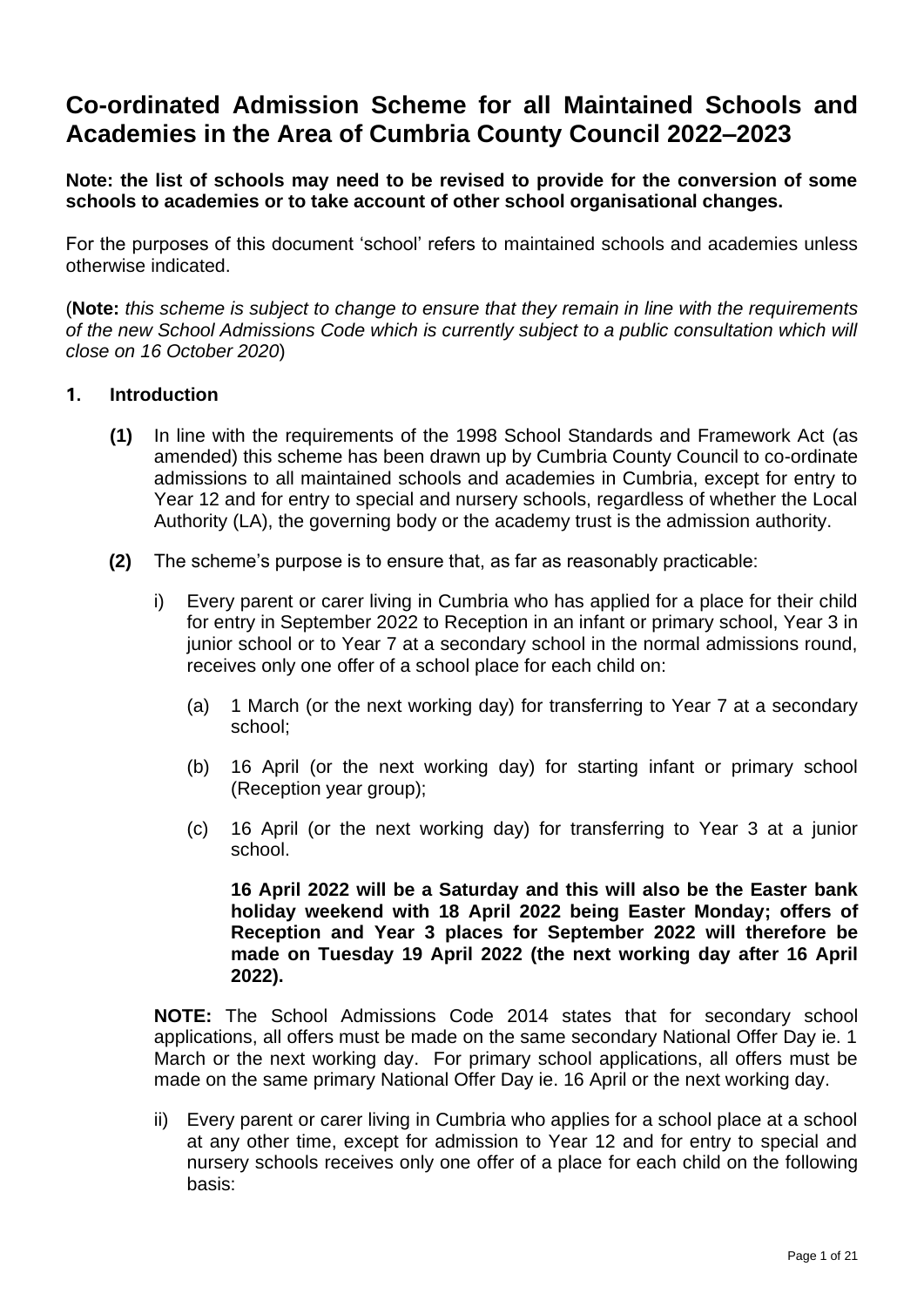(a) Applications received after the first day of the school term of the admissions year, and at any other time for entry to the normal year of entry, will be treated as 'in year' admissions.

**NOTE:** The management of school applications may be severely delayed where separated parents or carers of the child each submit a separate application for different schools. The School Admissions Code 2014 states that only one offer per child is made by the LA. In this situation the LA asks that parents or carers attempt to resolve matters between themselves, and inform the LA in writing of which application should be processed. It is not appropriate for the LA to become involved in private disputes.

The LA does recognise that there may be exceptional situations where parents or carers cannot ultimately reach an agreement between themselves and it is, therefore, necessary for the LA to take a decision. Where this is the case the LA will, if appropriate, advise parents to seek independent legal advice. The LA will also try to establish the child's permanent address and prioritise the application made by the parent or carer living at this address in accordance with the published admission arrangements. In most circumstances this will be the application submitted by the parent or carer who is in receipt of the child benefit for the child to whom the application relates.

There may be some circumstances where the LA will suggest that parents or carers seek independent legal advice and ask that they provide copies of any relevant court order relating to child arrangements.

- **(3)** The scheme does not apply to those places set aside for boarders.
- **(4)** The scheme will be implemented in line with the timetables set out in Appendix 1 and 2.
- **(5)** Appendix 3 and 4 list the admission authorities to which the scheme applies.

# **2. The Common Application Forms**

- **(1)** There will be three standard forms known as the Common Application Forms. In line with county council policy, online applications are encouraged and references to the various forms below include those available online. Hard copies are also available. The forms are as follows:
	- SA1 Admission to Infant or Primary School September 2022
	- SA2 Transfer to Junior School September 2022
	- SA3 Transfer to Secondary School September 2022
- **(2)** The forms will be used for the purpose of admitting pupils into the Reception Year for infant and primary, Year 3 for junior and Year 7 for secondary intake groups in September 2022. They will:
	- invite parents or carers to express three preferences for schools in rank order of preference including, where relevant, any schools outside the LA's area;
	- explain that parents or carers are entitled to give their reasons for their preferences; and
	- specify the closing date and to whom the form must be returned.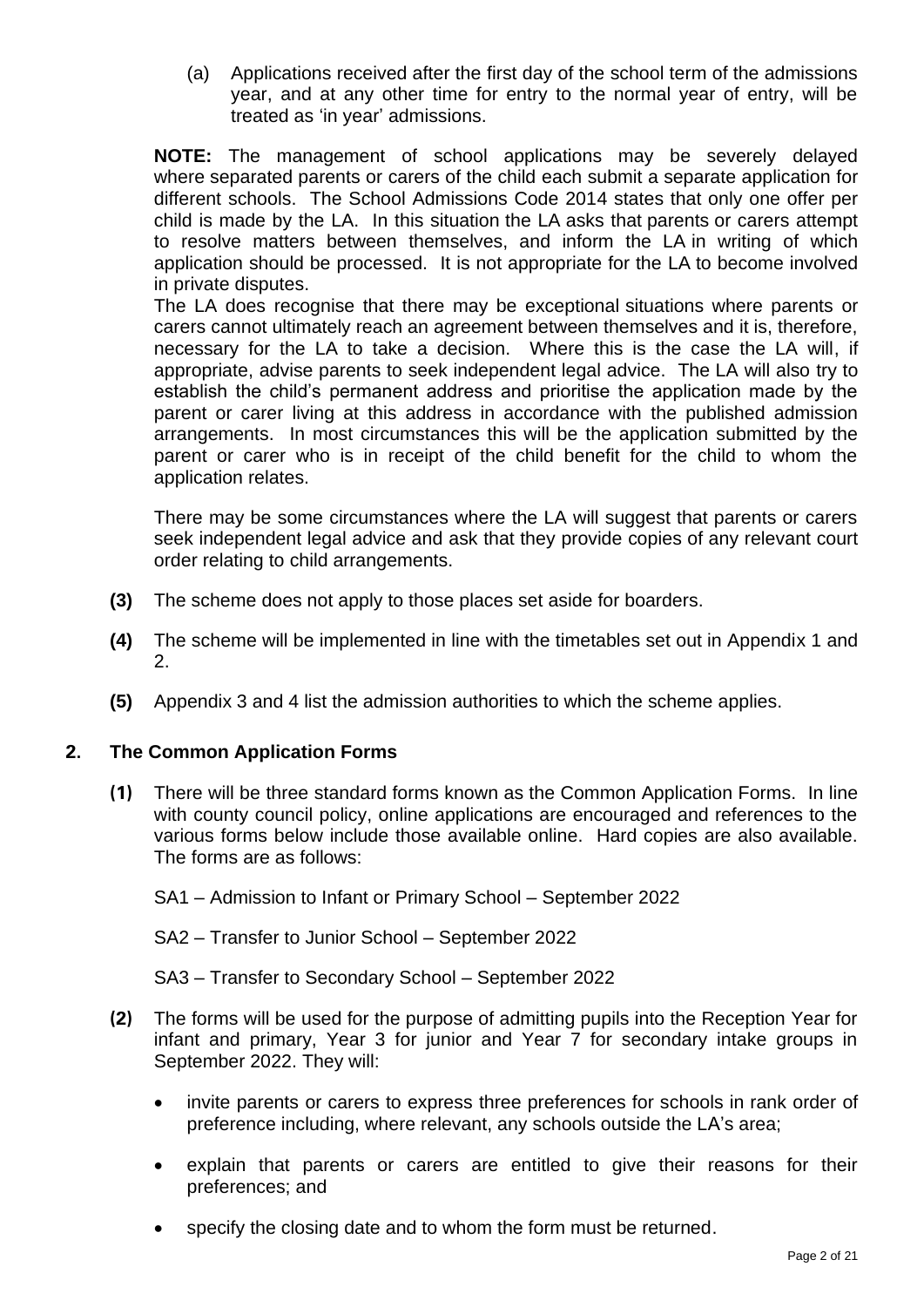- **(3)** The LA will ensure that the SA1, SA2, and SA3 are available online and from the LA. They will be available online from 6 September 2021. Parents and/or carers of children in their last year at an infant school will receive information about how to apply for a junior school place from the infant school. Those with a child in the last year of a primary or junior school will receive information about how to apply for a secondary school place from their current primary or junior school. Information about schools together with an application form will be made available on the Cumbria County Council website.
- **(4)** The governing body of a voluntary aided, foundation, free school or an academy trust can require parents or carers who wish to express a preference for their school on the common application form, to provide additional information on a supplementary form, or by way of supporting evidence only where the information is required for the governing body or academy trust to apply their oversubscription criteria. Where a supplementary form or supporting evidence is required it must be returned to the school where entry is sought.
- **(5)** A supplementary form **will not** be regarded as a valid application unless the parent and/or carer has also completed a common application form and the school has been given as one of their preferences.
- **(6)** Where common application forms are sent directly to voluntary aided, foundation, free schools or academies, they must be passed to the LA within five school days.

#### **3. The Closing Date for Application Forms [SA1, SA2 and SA3]**

**(1)** Completed forms must be returned as follows:

SA3 – by 31 October 2021 online, to the child's current junior or primary school or directly to the School Admissions and Appeals Team (note 31 October 2021 is a Sunday);

SA1 – by 15 January 2022 online, to the parent or carer's preferred school or directly to the School Admissions and Appeals Team (note 15 January 2022 is a Saturday); and

SA2 – by 15 January 2022 online, to the child's current infant school or directly to the School Admissions and Appeals Team (note 15 January 2022 is a Saturday).

Parents or carers who are resident in Cumbria and whose children do not attend a school in Cumbria, or any parent or carer preferring to return their form direct to the LA, should return the form to the School Admissions and Appeals Team. The same closing dates apply.

Parents or carers who are resident in Cumbria and who wish to apply for a school place at a maintained school or academy outside of Cumbria should still complete one of the above forms and make an application via Cumbria. Their application should be submitted to the School Admissions and Appeals Team in Cumbria by the closing dates, as set out above.

**(2)** Where a preference has been expressed for a voluntary aided, foundation, free school or an academy requiring a supplementary form or supporting evidence, this should be returned directly to that school by the above closing dates.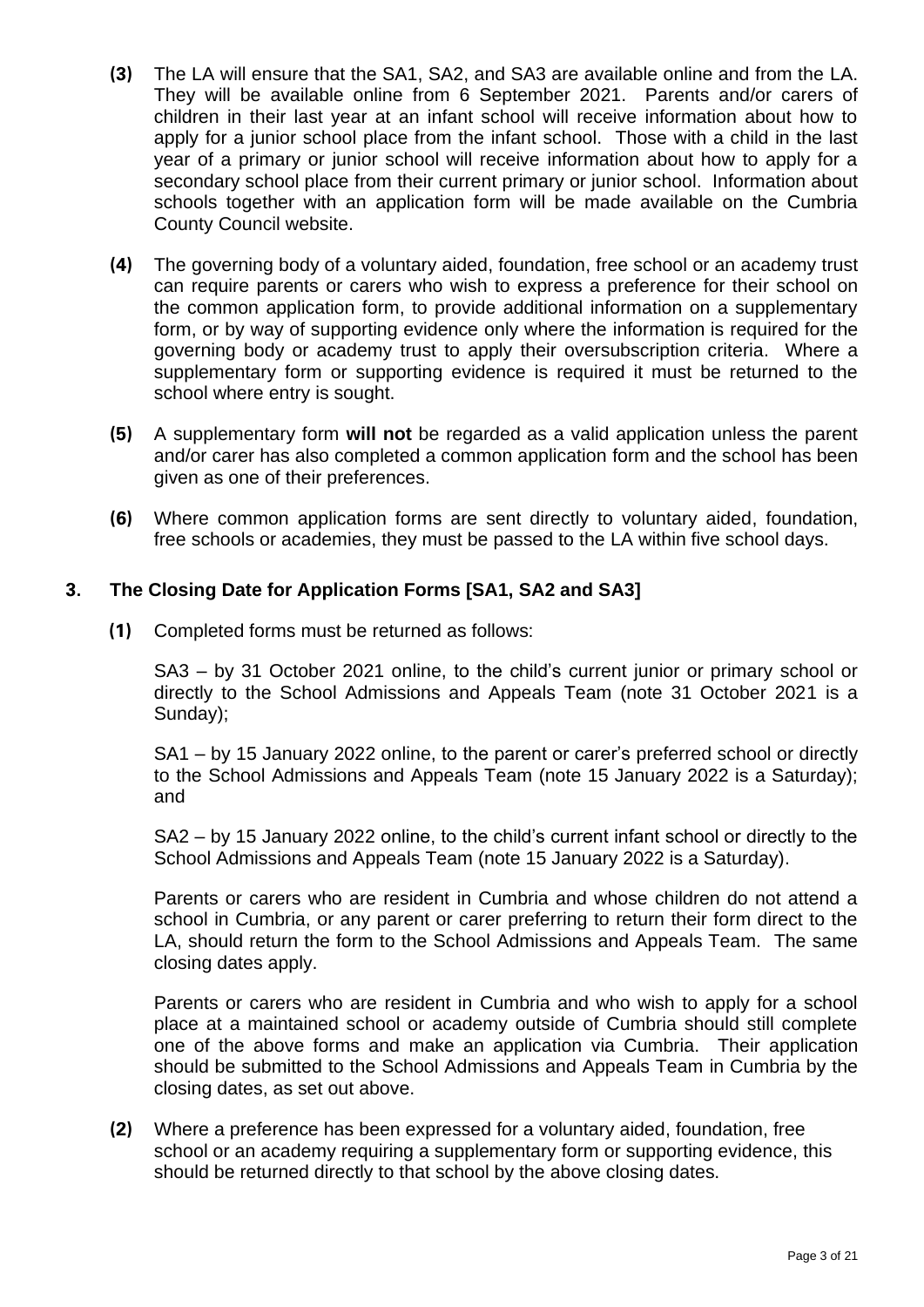**(3)** All schools must forward completed application forms to the LA on a weekly basis as and when they are received. The final deadlines for the forms to be sent by first class post are:

SA3 – Friday 5 November 2021

SA1 – Thursday 20 January 2022

SA2 – Thursday 20 January 2022

- **(4)** In relation to all schools, preferences which are submitted or changed after the closing date will only be considered in exceptional circumstances.
- **(5)** Even if there are exceptional circumstances, it will not be possible to consider applications received or changed after:

5 January 2022 for Transfer to Secondary - Year 7 [SA3]

11 February 2022 for Starting Infant or Primary - Reception [SA1]

11 February 2022 for Transfer to Junior - Year 3 [SA2]

until after the allocation of places has been made for all those parents or carers who applied on time.

#### **4. Completing the SA1, SA2 and SA3 Application Forms**

- **(1)** If a parent or carer completes the application form in such a way that the ranking of two or more preferences is not clear, the distance between home and school, measured by the shortest walking route by road between the pupil's home address and the nearest available entrance on the school site, using the LA's Geographical Information System (GIS) mapping system, will be used to rank the preferences concerned. The nearest school will be regarded as the highest preference.
- **(2)** If more than one form is received, and any earlier applications have not been withdrawn in writing, the most recently dated application form [submitted by the relevant closing date] will be used. If forms are not dated or are dated on the same day, those schools where the order of preferences is not clear will be ranked as in 4(1) above. See also, section 1(2)(ii) relating to parental disputes.

#### **5. Testing of Ability or Aptitude**

**(1)** Where a selection test of any kind, i.e. for ability or aptitude, is part of the school's admission arrangements, the admission authority for the school must make it clear to parents or carers that, whilst they can be tested, they are still required to express a preference for that school on the appropriate form SA1, SA2 or SA3 otherwise they **will not** have applied for a school place.

#### **6. Determining Offers in Response to the Common Application Forms [i.e. SA1, SA2 and SA3]**

**(1)** All preferences will be considered equally. This is known as an **equal preference scheme**. It means that a child will be considered for a place at each school named on the application form irrespective of whether the school was given as the 1<sup>st</sup>, 2<sup>nd</sup> or 3<sup>rd</sup> preference on the application. Where a child is eligible for a place at more than one of the preferred schools given on the original application form, a place at the school given as the highest preference will be offered on national offer day.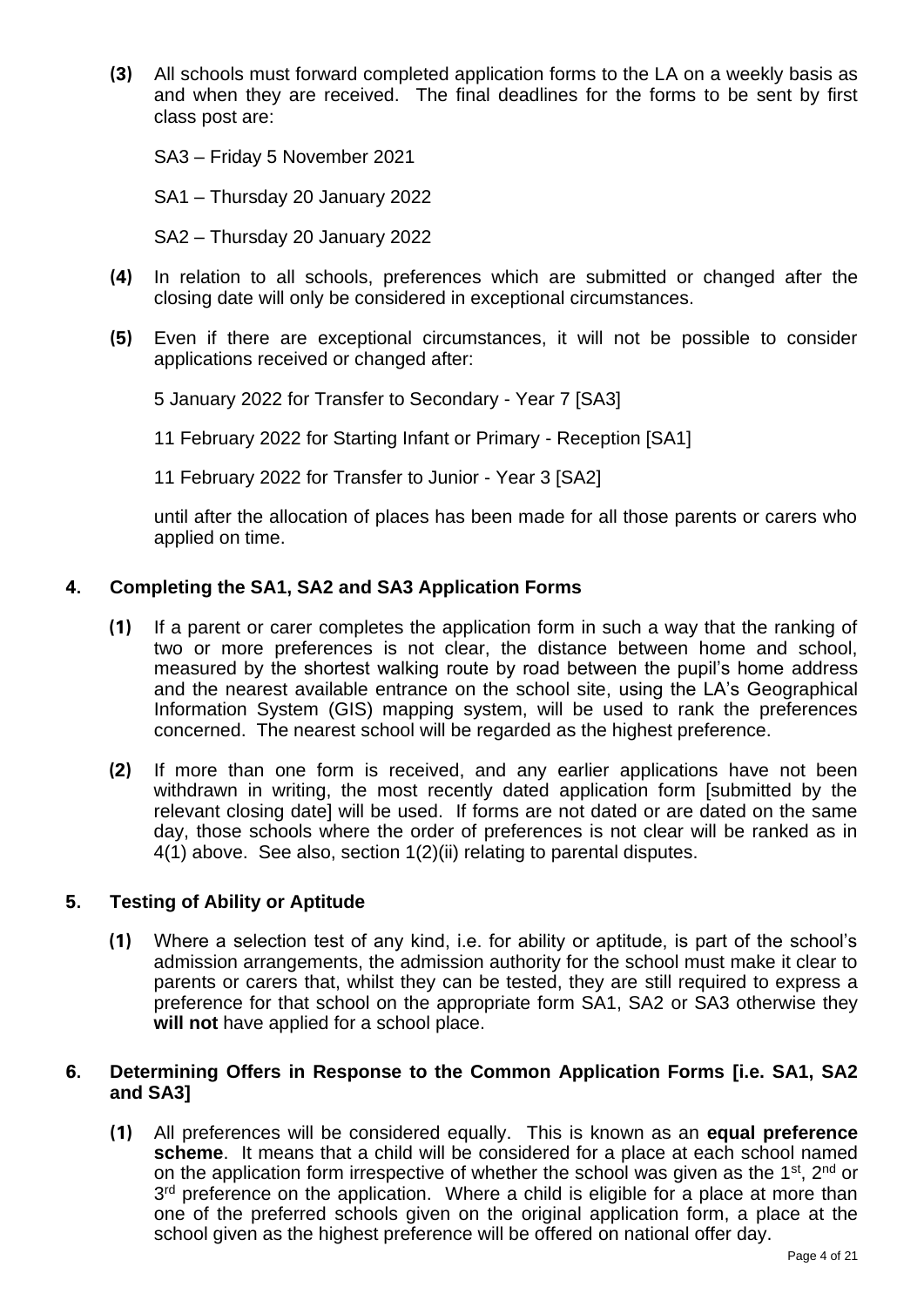- **(2)** The LA will only make any decision with respect to the offer or refusal of a place in response to any preferences expressed on the application forms where:
	- it is acting in its separate capacity as an admission authority, or
	- an applicant is eligible for a place at more than one school [see 6(1) above]; or
	- an applicant is not eligible for a place at any school for which they have expressed a preference. A place would only be offered at a voluntary aided, foundation, free school or an academy if its admission number had not been reached in offering places to those parents and/or carers who submitted a timely application and gave the school as one of their three preferences.

# **7. Parents and Carers Applying for a Place at a School Outside of Cumbria**

- **(1)** Parents or carers may express a preference for school[s] in another LA area.
- **(2)** If a pupil would be eligible for a place at a school in Cumbria and a neighbouring Authority has also indicated that a place can be offered at one of its schools, the parents and/or carers will be offered the place at the school which was ranked as their highest preference.

# **8. Processing Parental Preferences**

The following timetable sets out the final deadline dates that will be applied to the processing of parent or carer preferences received by the relevant closing date (31 October 2021 for secondary schools [SA3] and 15 January 2022 for infant, primary [SA1] and junior schools [SA2]):

|                                                                                                                                                                                                                                                                                                             | <b>Secondary</b><br>[SA3] | <b>Reception</b><br>[SA1] | <b>Junior</b><br>[SA2] |
|-------------------------------------------------------------------------------------------------------------------------------------------------------------------------------------------------------------------------------------------------------------------------------------------------------------|---------------------------|---------------------------|------------------------|
| LA notification to other LAs of preferences<br>expressed for schools in their area.                                                                                                                                                                                                                         | 18.11.21                  | 27.01.22                  | 27.01.22               |
| LA notification to voluntary aided, foundation,<br>free schools and academies of all first,<br>second and third preference applications<br>received [see note]. Details of number of<br>applications received to community and<br>voluntary controlled schools.                                             | 23.11.21                  | 28.01.22                  | 28.01.22               |
| Final date for governing bodies of voluntary<br>aided, foundation and free schools and<br>academy trusts to consider all applications,<br>apply the school's oversubscription criteria<br>and provide the LA with a list showing which<br>category in their admissions policy each<br>applicant falls into. | 10.12.21                  | 11.02.22                  | 11.02.22               |
|                                                                                                                                                                                                                                                                                                             | <b>Secondary</b><br>[SA3] | <b>Reception</b><br>[SA1] | <b>Junior</b><br>[SA2] |
| Ranking of applicants in the category in<br>which the cut-off point falls must also be<br>shown.                                                                                                                                                                                                            | 10.12.21                  | 11.02.22                  | 11.02.22               |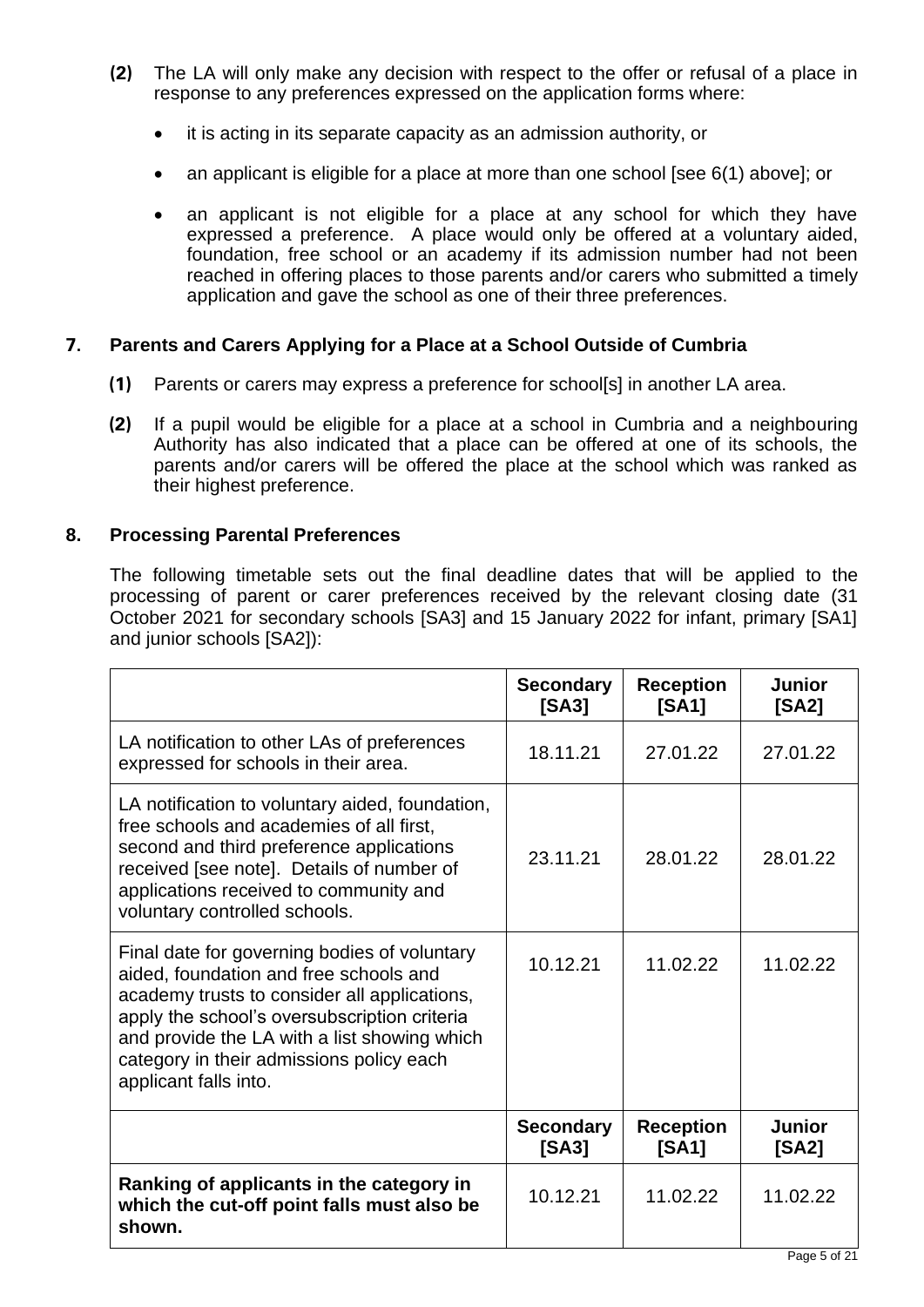| Note: Any school having difficulties meeting<br>this deadline must agree an alternative one<br>with the School Admissions and Appeals<br>Team.                                                                                                                                                                                                                      |                            |                            |                            |
|---------------------------------------------------------------------------------------------------------------------------------------------------------------------------------------------------------------------------------------------------------------------------------------------------------------------------------------------------------------------|----------------------------|----------------------------|----------------------------|
| Liaison period for the LA and voluntary aided,<br>foundation, free schools and academies to<br>finalise allocations. Lists for oversubscribed<br>schools will be compared. Where a place can<br>be offered at more than one school, the LA<br>will identify the highest preference school that<br>can be offered. This will become the<br>'provisional allocation'. | 10.12.21<br>to<br>21.01.22 | 11.02.22<br>to<br>04.03.22 | 11.02.22<br>to<br>04.03.22 |
| <b>Finalise Allocations</b>                                                                                                                                                                                                                                                                                                                                         |                            |                            |                            |
| Other LAs notified of places in schools in<br>Cumbria to be offered to their residents.                                                                                                                                                                                                                                                                             | 11.02.22                   | 18.03.22                   | 18.03.22                   |
| Notification to all maintained schools and<br>academies of number of pupils to be offered a<br>place. NB: This is confidential information<br>and must not be passed on to parents or<br>carers. The information is provisional and<br>may, if necessary, change prior to the<br>relevant National Offer Day.                                                       | 22.02.22                   | 31.03.22                   | 31.03.22                   |
| LA notification to parents or carers informing<br>them of the outcome of their application [Offer<br>Days].                                                                                                                                                                                                                                                         | 01.03.22                   | 19.04.22                   | 19.04.22                   |

# **Note**

The LA will notify voluntary aided, foundation, free schools and academies of all first, second and third preference applications which have been received for their school. In line with legislation, where these preferences are passed on, the order of parents or carers' preferences will not be made known to schools.

Community and voluntary controlled schools will be informed how many first preference applications have been received.

This information is **for school use only** to enable the admission authority to apply the schools oversubscription criteria in order to provide a full ranking list to the LA by the required deadline. The information should not be used for any other purpose.

- During the liaison period with voluntary aided, foundation, free schools and academies, the LA will adjust the pupil lists to remove children who can be offered a higher preference school.
- Voluntary aided, foundation, free schools and academies will have provided a full ranking list to the LA by the specified deadline (10 December 2021 for secondary schools and 11 February 2022 for infant, primary and junior schools). However, during the liaison period, the LA may need to discuss changes to the allocation lists with voluntary aided, foundation free schools and academies and some further ranking may be required. Where this is the case, an appropriate deadline for the submission of revised information, to the LA, will be agreed with the individual school.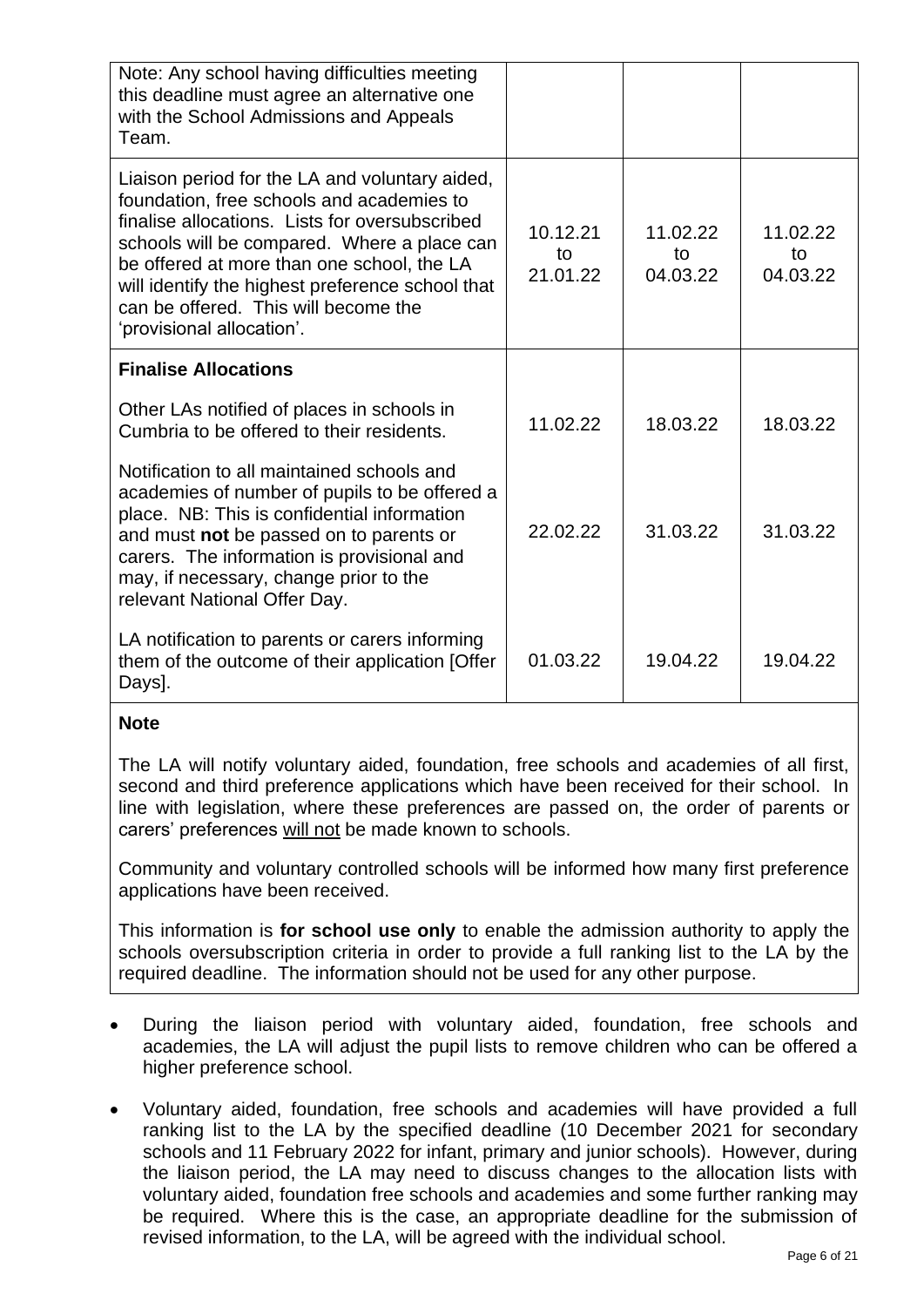# **9. Distance Measurements**

#### **(1) Straight-line Measure**

Where there are more applications than places available at a community or voluntary controlled school for entry to all year groups, applications will be prioritised using the oversubscription criteria set out in the General Admission Policy 2022-23. For any criteria that gives priority to those living closest to the school, distance measurements will be undertaken using the LAs computerised Geographical Information System (GIS). This measurement will be a straight-line measurement between the centre of the pupil's home address and a common point on the school site as determined by the LA.

#### **(2) Shortest Walking Route by Road**

Where a place cannot be offered at any of the parents or carers' preferred schools, the LA will allocate a place at the nearest school in Cumbria to the home address with a place available after all timely applications have been processed. In these circumstances, the distance will be measured by the shortest walking route by road between the pupil's home address and the nearest available entrance on the school site using the LA's GIS mapping system.

#### **10. Where a Place is Not Available at the Parents or Carers' Preferred Schools**

- **(1)** Where a child is not eligible for a place at any of their parents or carers' preferred schools, they will be allocated a place at the nearest school in Cumbria to the home address with a place available after all timely applications have been processed, measured by the shortest walking route by road (9(2) refers) using the LA's GIS mapping system. Unless a parent or carer has specifically stated that they would not accept a place at a Catholic school, a place at a Catholic school would be offered where this is the nearest appropriate school.
- **(2)** If only one school is named on the application form and it is not possible to allocate a place at that school, the child will not automatically be considered for any other schools in the local area, eg. the catchment area school; this is because the schools were not named on the application form. In these circumstances a place will be allocated at the nearest school in Cumbria with a place available after all timely applications have been processed, measured by the shortest walking route by road (9(2) refers) using the LA's GIS mapping system.
- **(3)** If a school is identified as the alternative school for more pupils than there are places available, the General Admission Policy 2022-23 or the school's oversubscription criteria will determine priority for a place.

#### **11. Informing Parents and Carers of the Outcome of Their Application**

**(1)** The LA will inform all parents or carers of the outcome of their application as follows:

#### Online applications

Parents or carers who have made their application online will receive an email on the following dates, or on the first working day thereafter:

| Year 7 Places [Secondary]         | 1 March 2022  |
|-----------------------------------|---------------|
| Reception Places [Infant/Primary] | 19 April 2022 |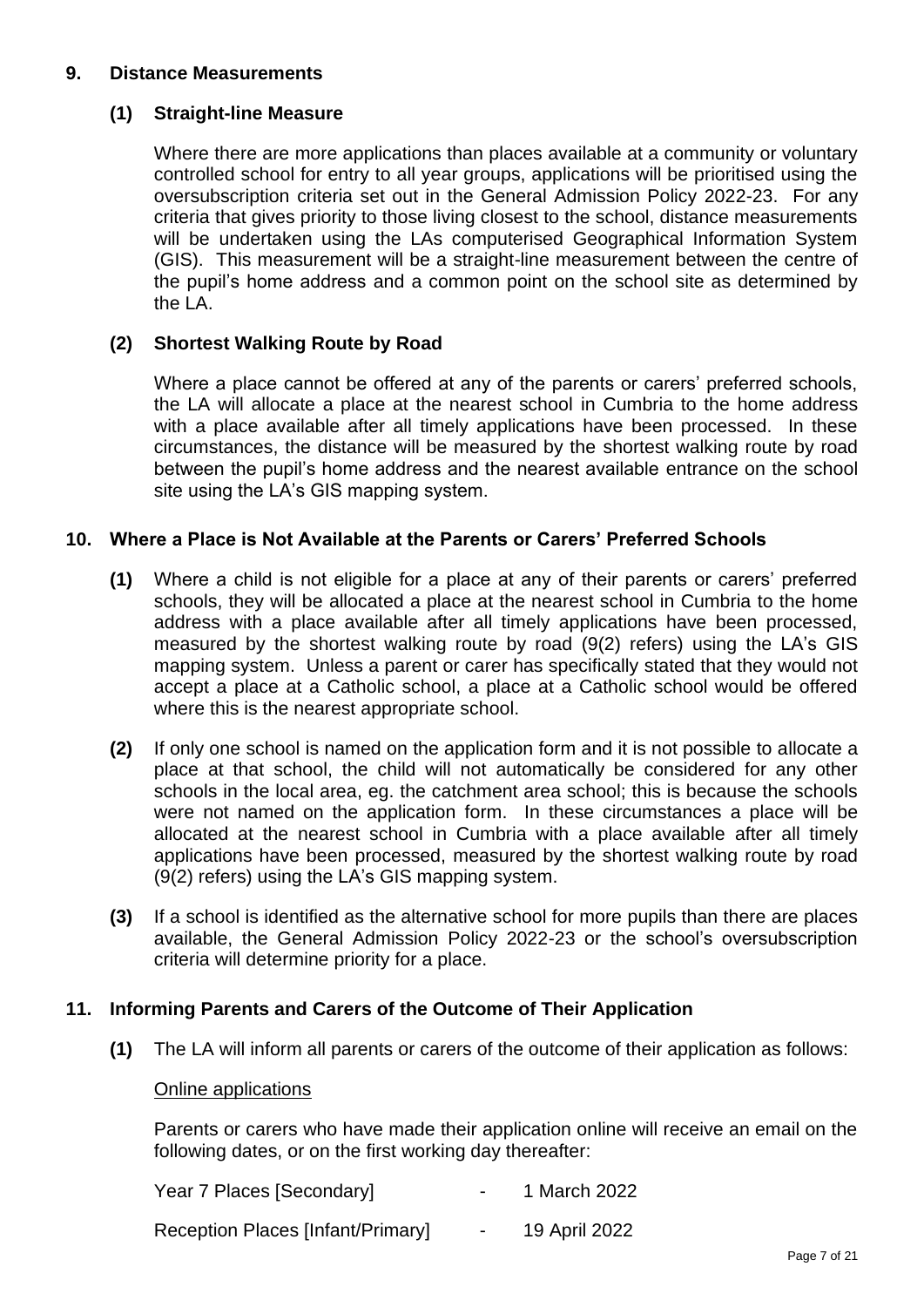#### Paper applications

Parents or carers who have made paper applications will receive a letter. Letters will be sent by post or e-mail on the dates above, or on the first working day thereafter.

All parents or carers who have been refused a place at their preferred school(s) will also receive a letter. This will be as well as the e-mail notification that will be issued if the application was made online.

The letters will give the following information:

- the name of the school at which a place has been offered;
- in relation to voluntary aided, foundation, free schools and academies, that the offer is made on behalf of the governing body or the academy trust;
- the reasons why the child has not been offered a place at the other schools which were given as a preference (if relevant);
- contact details for the LA where a place has not been offered;
- information about the statutory right of appeal against the decision to refuse a place at any school given as a higher preference;
- confirmation that the right of appeal is in relation to any school given as a preference and where a place has not been allocated; and
- confirmation that in the re-allocation process, parents or carers will be considered for any places that might become available in schools they ranked higher than the school they have been offered, and what to do if they wish to be considered for any vacancies beyond that point.
- **(2)** Parents or carers who **don't wish** to take up the place offered because they have made alternative arrangements will be asked to do so by the following dates:

| Year 7 Places [Secondary]                | 15 March 2022 |
|------------------------------------------|---------------|
| <b>Reception Places [Infant/Primary]</b> | 3 May 2022    |
| Year 3 Places [Junior]                   | 3 May 2022    |

If parents or carers do not respond by this date it will be deemed that they have accepted the place.

#### **12. Re-allocating Places which are not Taken Up or Subsequently Become Vacant**

**(1)** The LA will re-allocate any places which have become vacant since allocation letters were sent out. This will take place on or around:

| Year 7 Places [Secondary]                | 24 March 2022 |
|------------------------------------------|---------------|
| <b>Reception Places [Infant/Primary]</b> | 12 May 2022   |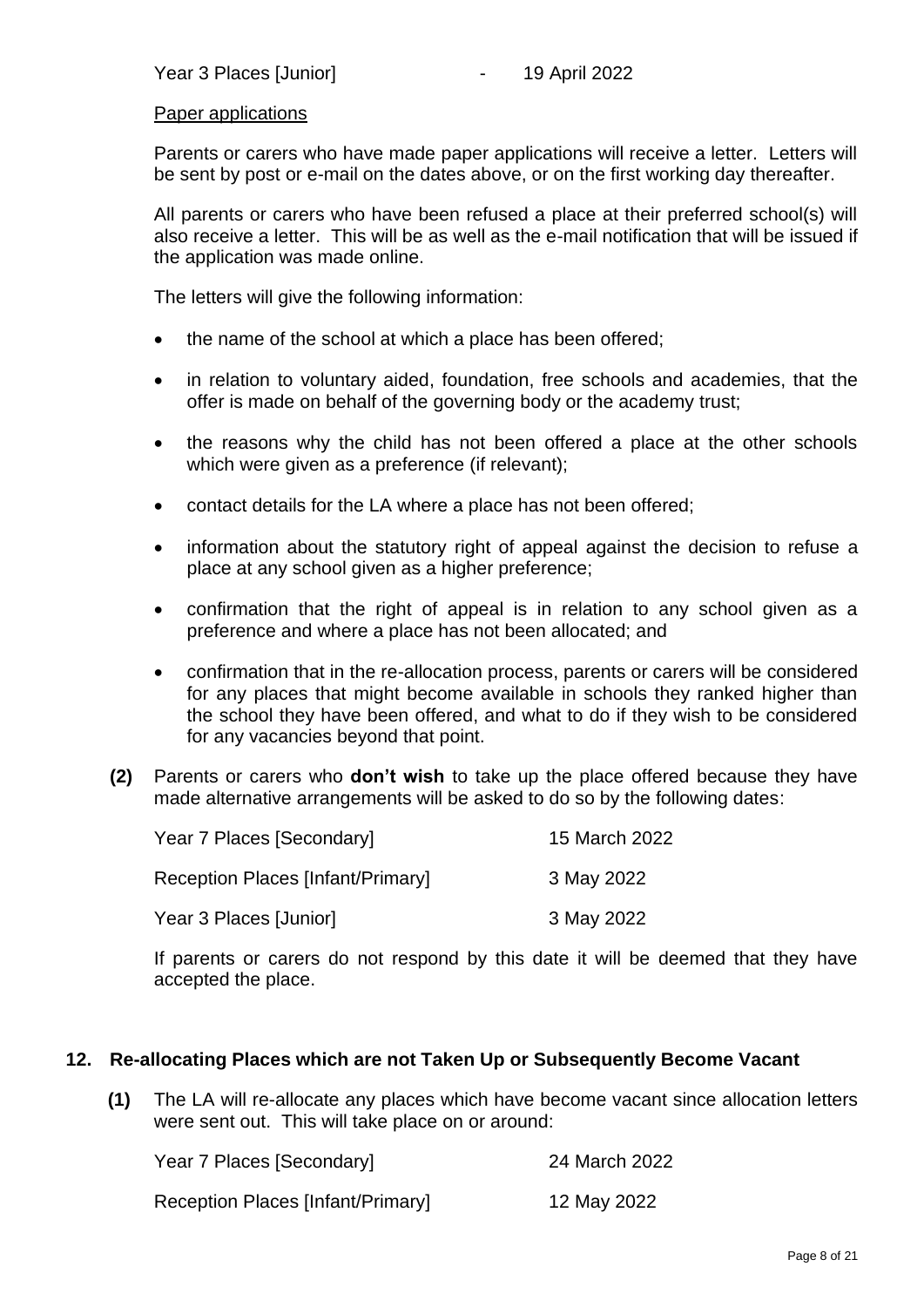Year 3 Places [Junior] 12 May 2022

- **(2)** Consideration will be given to all outstanding applicants, including any late applications.
- **(3)** Places will be re-allocated by applying the school's oversubscription criteria (for community and voluntary controlled schools the LA oversubscription criteria will apply). Where the information is not already held, the LA will liaise with voluntary aided, foundation, free schools and academies regarding the ranking of outstanding applicants.
- **(4)** During the course of the year, as vacancies arise, the LA will re-allocate the places to those applicants on the waiting list of community and voluntary controlled schools in accordance with its oversubscription criteria.

#### **13. Late Applications Submitted After the Main Intake Closing Dates**

- **(1)** Applications received by the LA after the main admissions round closing dates and where there are no exceptional circumstances, or after the dates specified at 3(5) even if there are exceptional circumstances, will only be considered **after** the allocation decisions have been made in paragraph 8.
- **(2)** Where it is not possible to offer a place on the Offer Days [paragraph 8] a place will be offered as soon as possible thereafter however, this may not be until re-allocation day. For any school that is oversubscribed, late applicants will not be notified of the outcome of their application until after re-allocation day (see 12(1)).

#### **14. Waiting Lists**

- **(1)** The LA will maintain a waiting list for each community and voluntary controlled primary and secondary school, i.e. those schools where the LA is the admission authority, until 31 December of the normal school year of admission.
- **(2)** Waiting lists for schools will be kept by the relevant admission authority until 31 December 2022 as a minimum.

#### **15. Applications Received After the First Day of the School Year and Other In-Year Requests for Admission**

- **(1)** Applications received after the first day of the school term of the admissions year, and at any time for entry other than to the normal year of entry, will be treated as inyear admissions. These applications should be made on Form SA8.
- **(2)** Once any places have been re-allocated on the specified dates, and until 31 August 2022, any applications for entry in September 2022 to Reception in an infant or primary school, Year 3 in a junior school or Year 7 in a secondary school will continue to be treated as main intake applications for the normal admissions round.
- **(3)** Forms SA1, SA2 and SA3 will be used for this purpose up until the first day of the school term of the normal admissions year. From re-allocation day up until the first day of the school term of the normal admissions year, the LA will continue to process all main intake applications. The LA will liaise with voluntary aided, foundation, free schools and academies regarding the allocation of places for the normal year of entry. The LA, as the admissions authority, will continue to process applications for community and voluntary controlled schools for the normal year of entry.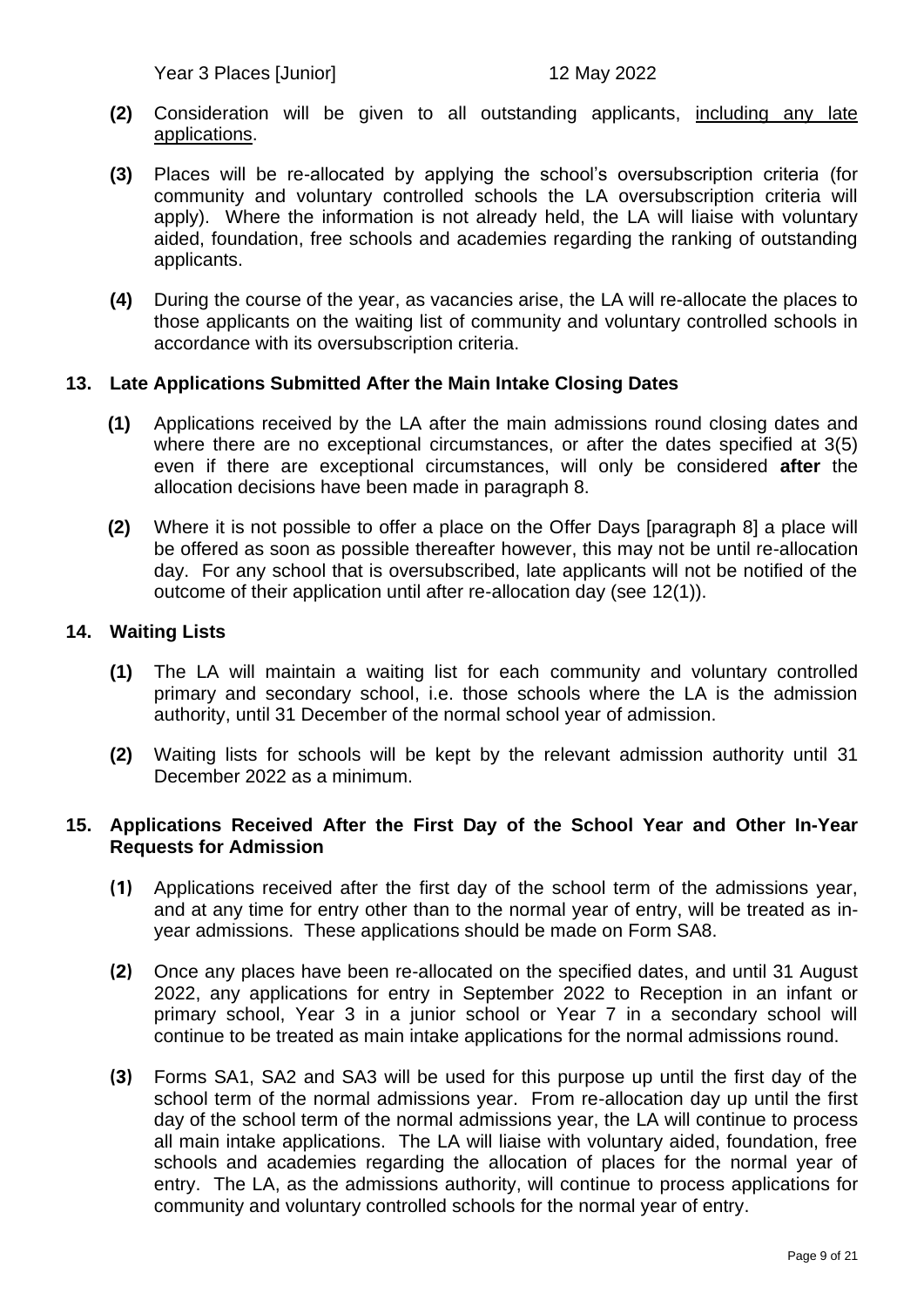- **(4)** For community and voluntary controlled schools which have been oversubscribed, the LA will continue to re-allocate places up to the end of the autumn term in line with its published admission arrangements. Therefore, if parents contact schools to request a September 2022 Reception, Year 3 or Year 7 school place, the school should refer the parent to the LA.
- **(5)** Community and voluntary controlled schools that are not oversubscribed may advise parents about the availability of places in the normal year of entry or in any other year group at the school. However, if parents wish to make an application for a place, they should be directed to the LA. All applications for in-year admission to a community or voluntary controlled school must be made using a Form SA8 that will be processed by the LA.
- **(6)** The LA is responsible for processing all in-year applications for all community and voluntary controlled schools; Appendix 3 lists the community and voluntary controlled schools for which the LA is admissions authority. If a parent contacts the school requesting admission, the parent should be referred to the School Admissions and Appeals Team in order that Form SA8 can be completed by the parent.
- **(7)** The LA is also responsible for processing all in-year applications for the own admission authority schools listed at Appendix 4. (The revised School Admissions Code will make provision for a LA offer of a co-ordination service to own admission authority schools; appendix 4 will be updated as appropriate when the Code comes into force and if it is agreed that an offer should be made – 24/07/2020.)
- **(8)** For the schools listed at Appendix 5, if any parent approaches a voluntary aided, foundation, free school or academy directly about an in-year admission, the governing body or academy trust should offer a place where possible and notify the LA. Where a place cannot be offered, the governing body or academy trust **must** offer the right of appeal, and advise the parent to contact the LA School Admissions and Appeals Team in order that a Form SA8 can be completed.

Own admission authority schools **must** notify the LA of both the application and its outcome to allow the LA to keep up to date figures on the availability of places in the area.

- **(9)** Where the LA receives an SA8 direct from a parent giving a voluntary aided, foundation, free school or academy as their first preference or in pursuing alternative preferences where higher preferences have been refused, the request will be referred to the governing body or academy trust to make a determination regarding the application. The governing body or academy trust should notify the parent or carer in writing of its decision with a copy to the LA.
- **(10)** Parents who are refused admission **must** be offered a right of appeal. The reason for the refusal and information about the appeals process **must** be provided by the relevant admission authority in the refusal letter.
- **(11)** The LA will keep track of any pupils who apply for in-year admission using form SA8, and intervene as appropriate to ensure that they are placed in a school without undue delay.

#### **16. Applications for Energy Coast UTC and Queen Elizabeth Studio School**

**(1)** Energy Coast UTC and Queen Elizabeth Studio School offer the opportunity for pupils to join them at the beginning of Year 10. Details about both of these schools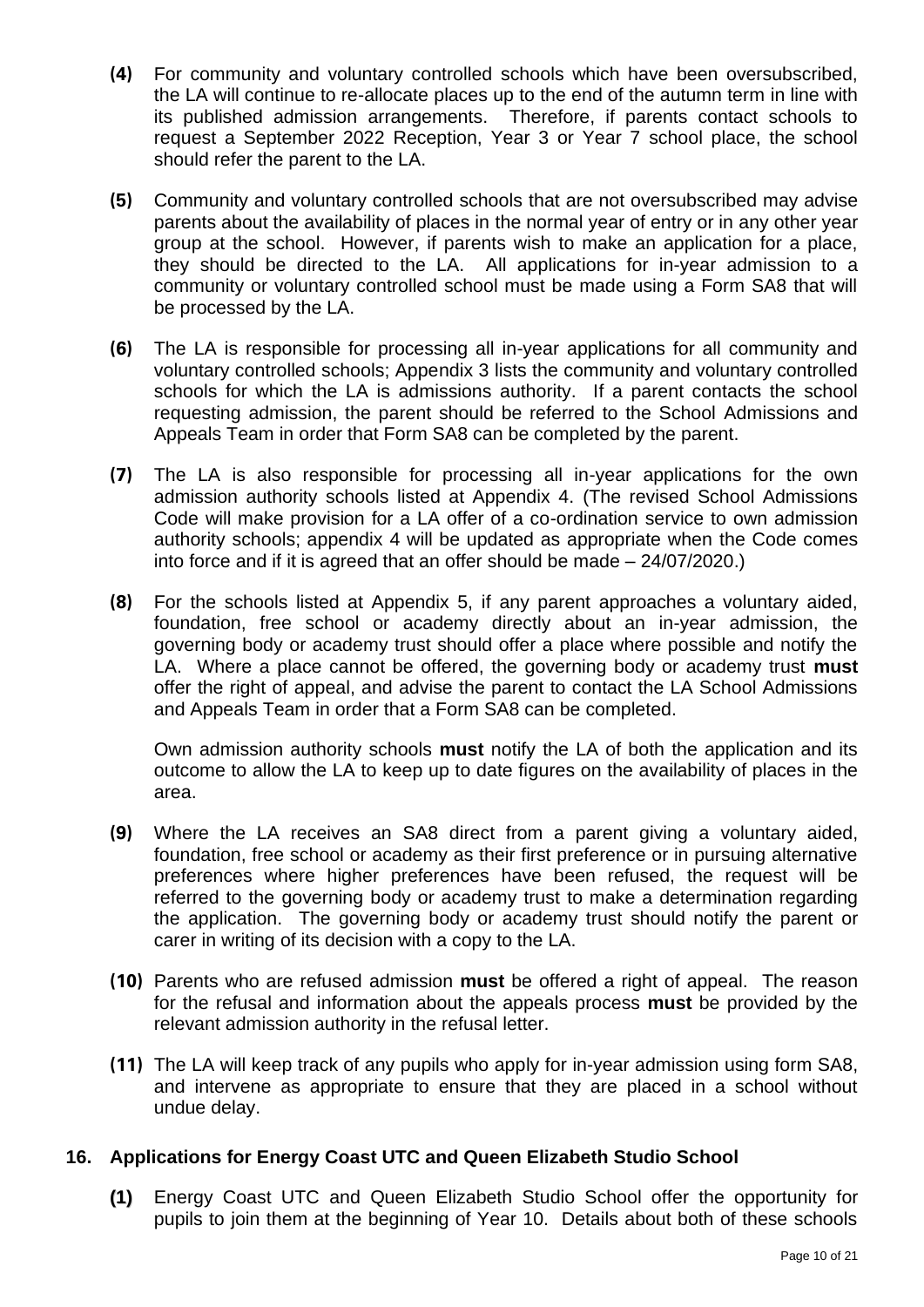are included in the Transfer to Secondary School in Cumbria – September 2022 parental information booklet produced by the LA.

**(2)** For further information and to apply for a place at Energy Coast UTC or Queen Elizabeth Studio School, parents should contact the schools directly.

July 2020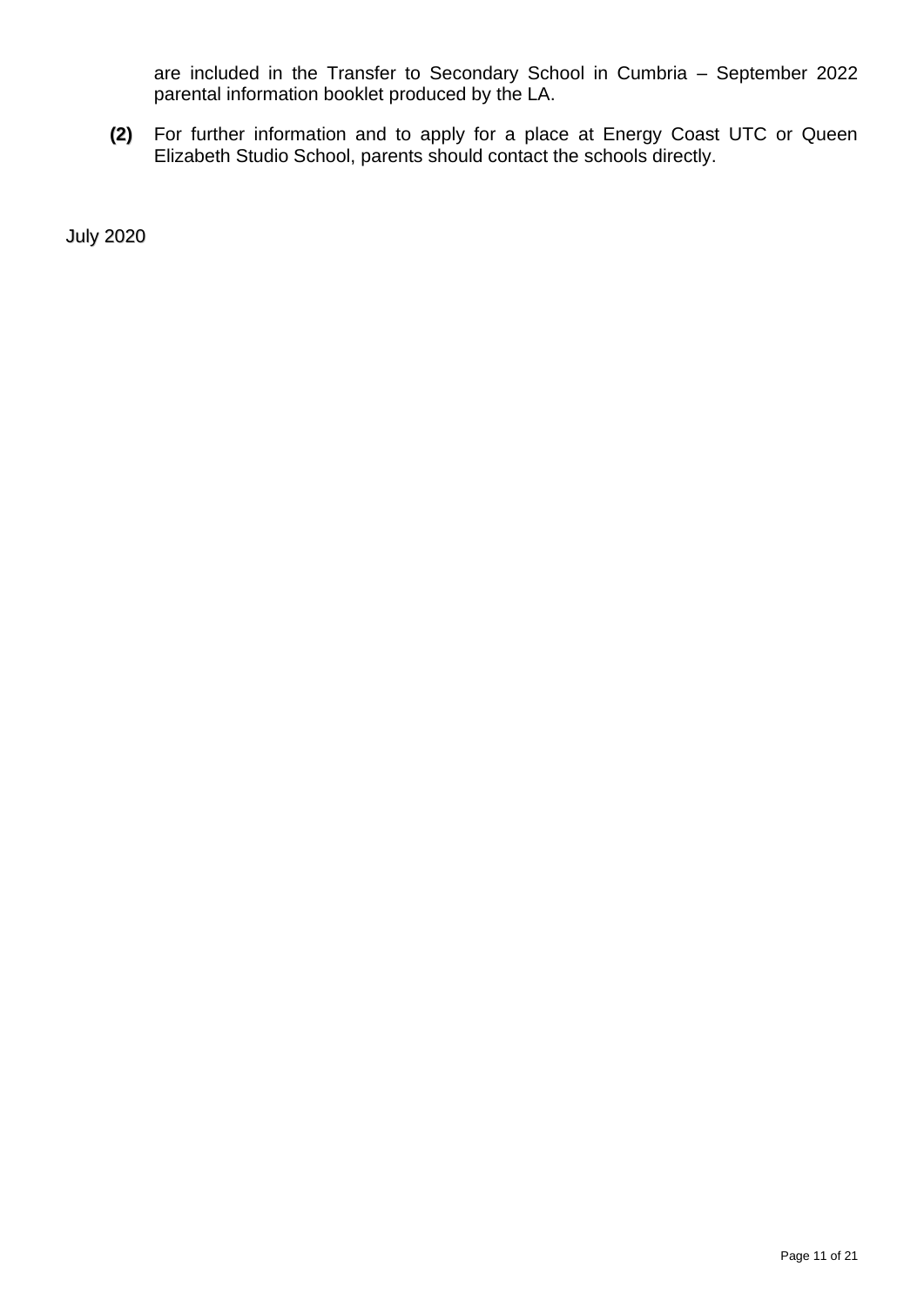# **CO-ORDINATED ADMISSIONS SCHEME FOR INFANT, JUNIOR AND PRIMARY SCHOOLS [MAIN ADMISSIONS ROUND]**

# **Scheme Timetable - September 2022 Entry to Reception and Year 3**

| <b>15 January 2022</b> | SA1s [Reception] to be submitted online to the School<br>Admissions and Appeals Team; if submitting a paper form,<br>return to the parents or carers first preference school or directly<br>to the School Admissions and Appeals Team by 15 January<br>2022. Any supplementary form and documentary evidence, if<br>required, that is relevant in relation to admission to voluntary<br>aided, foundation, free schools and academies must be returned<br>by parents or carers to the school for which the supplementary<br>information is relevant by 15 January 2022. |
|------------------------|-------------------------------------------------------------------------------------------------------------------------------------------------------------------------------------------------------------------------------------------------------------------------------------------------------------------------------------------------------------------------------------------------------------------------------------------------------------------------------------------------------------------------------------------------------------------------|
|                        | SA2s [Year 3] to be submitted online to the School Admissions<br>and Appeals Team; if submitting a paper form, return to the<br>parents or carers first preference school or directly to the School<br>Admissions and Appeals Team by 15 January 2022. Any<br>supplementary form and documentary evidence, if required, that<br>is relevant in relation to admission to voluntary aided,<br>foundation, free schools and academies must be returned by<br>parents and carers to the school for which the supplementary<br>information is relevant by 15 January 2022.   |
| <b>20 January 2022</b> | Schools to pass SA1s and SA2s to the LA on a weekly basis as<br>and when they are received, but to be sent by first class post on<br>this date at the latest.<br>Schools to maintain a record of all forms received. This should<br>include a list of who has submitted an application form together<br>with the date the form is received in school.                                                                                                                                                                                                                   |
| 27 January 2022        | Other LAs to be notified of preferences which have been<br>expressed for schools in their area.                                                                                                                                                                                                                                                                                                                                                                                                                                                                         |
| <b>28 January 2022</b> | The LA will notify voluntary aided, foundation, free schools and<br>academies of all first, second and third preference applications<br>which have been received for their school.<br>In line with legislation, where these preferences are passed on,<br>the order of parents or carers' preferences will not be made<br>known to schools.<br>Community and voluntary controlled schools will be informed<br>how many first preference applications have been received.                                                                                                |
| 11 February 2022       | Voluntary aided, foundation, free schools and academies to<br>provide LA with a list showing which category in their admissions<br>policy each applicant falls into.<br>This list should be in rank order, ranked from 1 onwards,<br>beginning with the applicant with the highest priority for a place<br>at the school through to the applicant with the lowest priority for<br>a place.<br>When the ranking list is returned to the LA, each applicant                                                                                                               |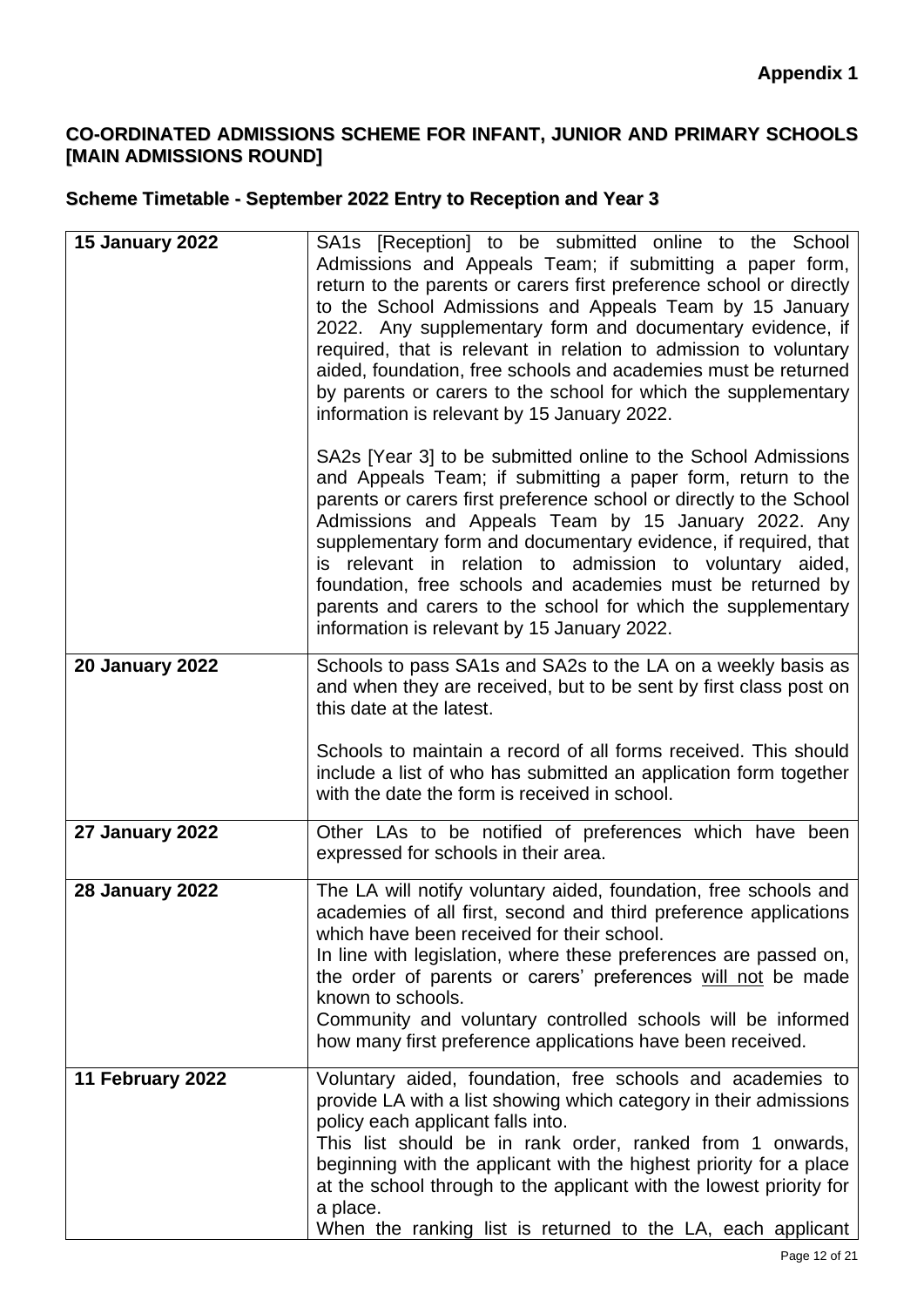|                                 | should have an individual ranking and the relevant category of                                                                                                                                                                                                                                                                                                                                                                    |                          |                                                                       |
|---------------------------------|-----------------------------------------------------------------------------------------------------------------------------------------------------------------------------------------------------------------------------------------------------------------------------------------------------------------------------------------------------------------------------------------------------------------------------------|--------------------------|-----------------------------------------------------------------------|
|                                 |                                                                                                                                                                                                                                                                                                                                                                                                                                   |                          | the admission policy should be specified, eg:                         |
|                                 | Category                                                                                                                                                                                                                                                                                                                                                                                                                          | Ranking                  | <b>Child Details (including DOB, address,</b>                         |
|                                 | in Policy                                                                                                                                                                                                                                                                                                                                                                                                                         |                          | sibling information, relevant distance                                |
|                                 |                                                                                                                                                                                                                                                                                                                                                                                                                                   |                          | measurement, etc.)                                                    |
|                                 | 1                                                                                                                                                                                                                                                                                                                                                                                                                                 | 1                        | Child A (child with highest priority for place)                       |
|                                 | $\overline{2}$                                                                                                                                                                                                                                                                                                                                                                                                                    | $\overline{2}$           | Child B                                                               |
|                                 | $\overline{2}$                                                                                                                                                                                                                                                                                                                                                                                                                    | 3                        | Child C                                                               |
|                                 | 4                                                                                                                                                                                                                                                                                                                                                                                                                                 | $\overline{\mathcal{A}}$ | Child D                                                               |
|                                 | 4                                                                                                                                                                                                                                                                                                                                                                                                                                 | 5<br>6                   | Child E<br>Child F                                                    |
|                                 | 4<br>$\overline{5}$                                                                                                                                                                                                                                                                                                                                                                                                               | 7                        | Child G                                                               |
|                                 |                                                                                                                                                                                                                                                                                                                                                                                                                                   |                          |                                                                       |
|                                 | ranked.                                                                                                                                                                                                                                                                                                                                                                                                                           |                          | and so on until all applicants have been categorised and              |
|                                 | If the rankings returned do not include the category in policy and<br>an individual ranking for each applicant LA will return the list to                                                                                                                                                                                                                                                                                         |                          |                                                                       |
|                                 |                                                                                                                                                                                                                                                                                                                                                                                                                                   |                          | the school to be re-ranked correctly.                                 |
|                                 | must be agreed with the LA.                                                                                                                                                                                                                                                                                                                                                                                                       |                          | If any school has difficulties with this deadline, an alternative one |
| 12 February 2021                | After this date, no late or changed applications to be considered,<br>even if there are exceptional circumstances.                                                                                                                                                                                                                                                                                                                |                          |                                                                       |
| 11 February to<br>04 March 2022 | The LA will liaise with voluntary aided, foundation, free schools<br>and academies in order to finalise allocations.                                                                                                                                                                                                                                                                                                              |                          |                                                                       |
| <b>13 March 2022</b>            | Other LAs will be notified of places in schools in Cumbria.                                                                                                                                                                                                                                                                                                                                                                       |                          |                                                                       |
| 25 March to 30 March<br>2022    | LA will finalise allocations.                                                                                                                                                                                                                                                                                                                                                                                                     |                          |                                                                       |
| 31 March 2022                   | LA will provide a <b>provisional</b> list of places allocated to all<br>maintained schools and academies in Cumbria<br>Schools should be aware that, if necessary, there may be<br>changes to allocations between 1 April and the notification of<br>places on National Offer Day.<br>The provisional list of places allocated is for school use only;<br>information from the list must not be shared with parents or<br>carers. |                          |                                                                       |
| <b>19 April 2022</b>            | LA will notify parents or carers of their allocation.<br>(Note: 16 April 2022 is the Saturday of the Easter bank holiday<br>weekend, 18 April 2022 is Easter Monday; offers with therefore<br>be made on Tuesday, 19 April 2022 which is also the first day of<br>the summer term).                                                                                                                                               |                          |                                                                       |
| 3 May 2022                      | Parents or carers who don't wish to take up the place offered<br>because they have made alternative arrangements will be asked<br>to respond by this date.  Where parents and carers have not<br>responded by this date, the LA will assume acceptance of the<br>place offered.                                                                                                                                                   |                          |                                                                       |
| 12 May 2022                     | LA will re-allocate any places which have become available.                                                                                                                                                                                                                                                                                                                                                                       |                          |                                                                       |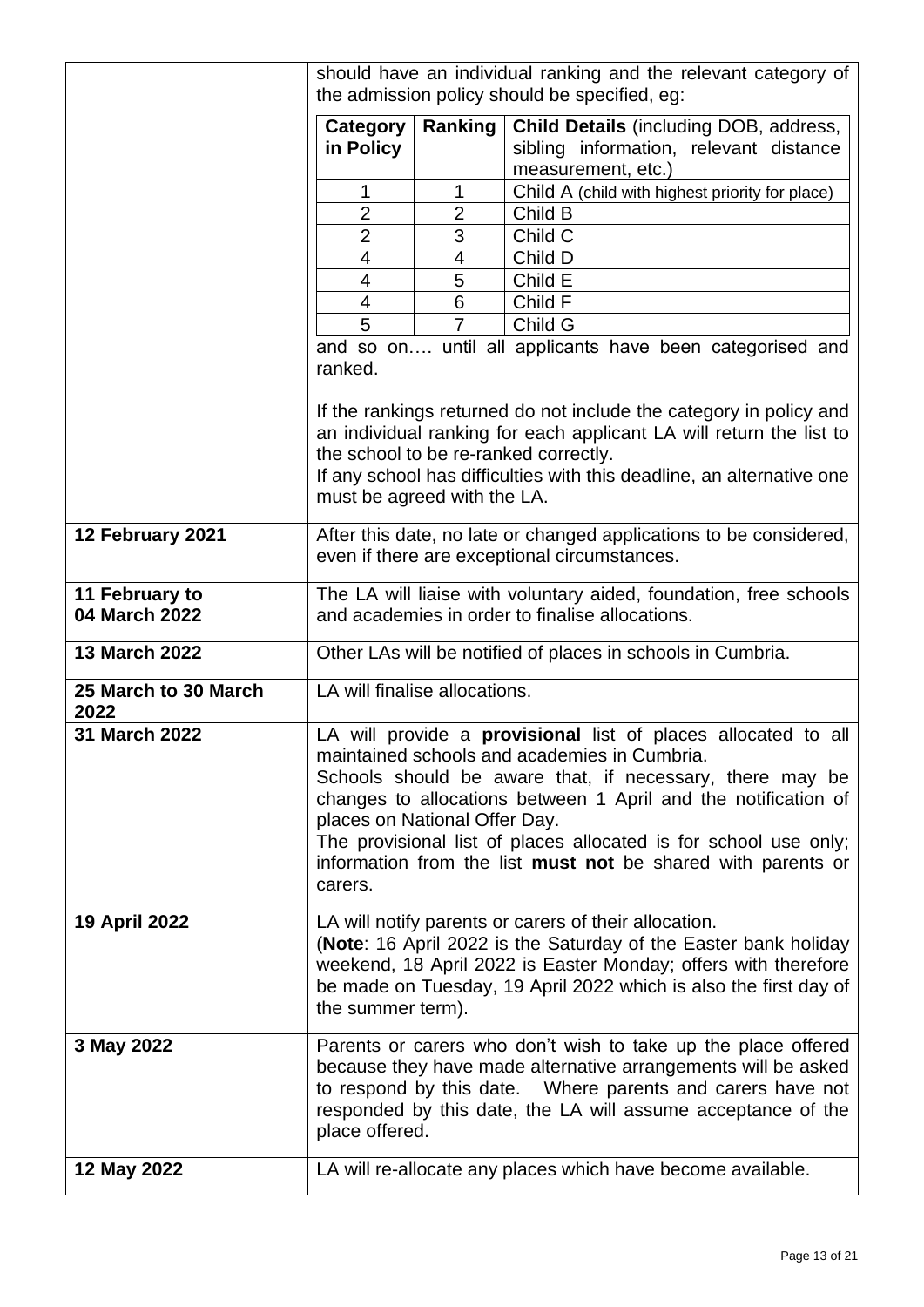# **CO-ORDINATED ADMISSIONS SCHEME - SECONDARY SCHOOLS [MAIN ADMISSIONS ROUND]**

# **Scheme Timetable - September 2022 Entry to Year 7**

| 31 October 2021  | SA3s to be submitted online to the School Admissions and<br>Appeals Team; if submitting a paper form, return to the child's<br>current school or directly to the School Admissions and Appeals<br>Team by 31 October 2021. Any supplementary form and<br>documentary evidence, if required, that is relevant in relation to<br>admission to voluntary aided, foundation, free schools and<br>academies must be returned by parents or carers to the school<br>for which the supplementary information is relevant by 31<br>October 2021.                                     |                     |                                                                                                                                                                                                                                                                                                                                                                                                 |  |
|------------------|------------------------------------------------------------------------------------------------------------------------------------------------------------------------------------------------------------------------------------------------------------------------------------------------------------------------------------------------------------------------------------------------------------------------------------------------------------------------------------------------------------------------------------------------------------------------------|---------------------|-------------------------------------------------------------------------------------------------------------------------------------------------------------------------------------------------------------------------------------------------------------------------------------------------------------------------------------------------------------------------------------------------|--|
|                  |                                                                                                                                                                                                                                                                                                                                                                                                                                                                                                                                                                              |                     | Each primary/junior school should maintain a record of the<br>applications it receives from parents or carers as well as the<br>date these are received. Before the closing date for applications<br>(31 October 2021) the school should contact those parents or<br>carers where the record kept in school indicates that a parent or<br>carer may not have applied for a Year 7 school place. |  |
| 05 November 2021 | Schools to pass SA3s and any supplementary forms to the LA<br>on a weekly basis as and when they are received, but to be sent<br>by first class post on this date at the latest.                                                                                                                                                                                                                                                                                                                                                                                             |                     |                                                                                                                                                                                                                                                                                                                                                                                                 |  |
| 18 November 2021 | Other LAs to be notified of preferences which have been<br>expressed for schools in their area.                                                                                                                                                                                                                                                                                                                                                                                                                                                                              |                     |                                                                                                                                                                                                                                                                                                                                                                                                 |  |
| 23 November 2021 | The LA will notify voluntary aided, foundation, free schools and<br>academies of all first, second and third preference applications<br>which have been received for their school.<br>In line with legislation, where these preferences are passed on,<br>the order of parents or carers' preferences will not be made<br>known to schools.<br>Community and voluntary controlled schools will be informed<br>how many first preference applications have been received.                                                                                                     |                     |                                                                                                                                                                                                                                                                                                                                                                                                 |  |
| 11 December 2021 | Voluntary aided, foundation, free schools and academies to<br>provide LA with a list showing which category in their admissions<br>policy each applicant falls into.<br>This list should be in rank order, ranked from 1 onwards,<br>beginning with the applicant with the highest priority for a place<br>at the school through to the applicant with the lowest priority for<br>a place.<br>When the ranking list is returned to the LA, each applicant<br>should have an individual ranking and the relevant category of<br>the admission policy should be specified, eg: |                     |                                                                                                                                                                                                                                                                                                                                                                                                 |  |
|                  | Category<br>in Policy                                                                                                                                                                                                                                                                                                                                                                                                                                                                                                                                                        | Ranking             | <b>Child Details</b> (including DOB, address,<br>sibling information, relevant distance<br>measurement, etc.)                                                                                                                                                                                                                                                                                   |  |
|                  | 1<br>$\overline{2}$                                                                                                                                                                                                                                                                                                                                                                                                                                                                                                                                                          | 1<br>$\overline{2}$ | Child A (child with highest priority for place)<br>Child B                                                                                                                                                                                                                                                                                                                                      |  |
|                  |                                                                                                                                                                                                                                                                                                                                                                                                                                                                                                                                                                              |                     |                                                                                                                                                                                                                                                                                                                                                                                                 |  |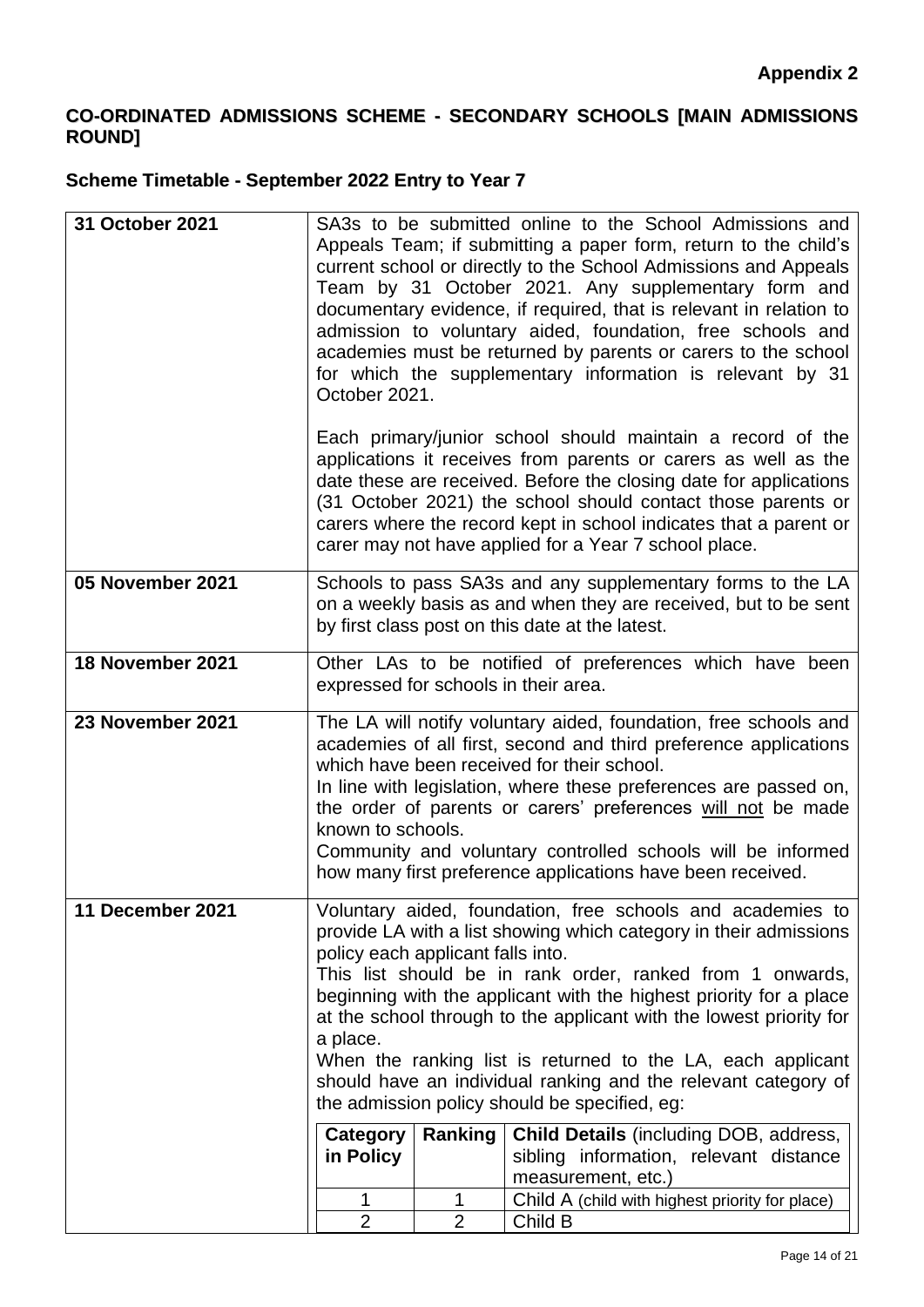|                                               | $\overline{2}$                                                                                                                                                                                                                                                                                                                                                                                                                                | 3              | Child C                                         |
|-----------------------------------------------|-----------------------------------------------------------------------------------------------------------------------------------------------------------------------------------------------------------------------------------------------------------------------------------------------------------------------------------------------------------------------------------------------------------------------------------------------|----------------|-------------------------------------------------|
|                                               | 4                                                                                                                                                                                                                                                                                                                                                                                                                                             | 4              | Child D                                         |
|                                               | $\overline{4}$                                                                                                                                                                                                                                                                                                                                                                                                                                | 5              | Child E                                         |
|                                               | 4                                                                                                                                                                                                                                                                                                                                                                                                                                             | 6              | Child F                                         |
|                                               | 5                                                                                                                                                                                                                                                                                                                                                                                                                                             | $\overline{7}$ | Child G                                         |
|                                               | and so on                                                                                                                                                                                                                                                                                                                                                                                                                                     |                |                                                 |
|                                               | 8                                                                                                                                                                                                                                                                                                                                                                                                                                             | 198            | Child GP                                        |
|                                               | 8                                                                                                                                                                                                                                                                                                                                                                                                                                             | 199            | Child GQ                                        |
|                                               | 8                                                                                                                                                                                                                                                                                                                                                                                                                                             | 200            | Child GR (child with lowest priority for place) |
|                                               | If the rankings returned do not include the category in policy and<br>an individual ranking for each applicant LA will return the list to<br>the school to be re-ranked correctly.<br>If any school has difficulties with this deadline, an alternative one<br>must be agreed with the LA.                                                                                                                                                    |                |                                                 |
| 10 December 2021 to<br><b>21 January 2022</b> | The LA will liaise with voluntary aided and foundation schools,<br>free schools and academies in order to finalise allocations.                                                                                                                                                                                                                                                                                                               |                |                                                 |
| 05 January 2022                               | After this date, no late or changed applications to be considered,<br>even if there are exceptional circumstances.                                                                                                                                                                                                                                                                                                                            |                |                                                 |
| 11 February 2022                              | Other LAs will be notified of places in schools in Cumbria which<br>can be offered to their residents.                                                                                                                                                                                                                                                                                                                                        |                |                                                 |
| 14 to 18 February 2022                        | LA will finalise allocations.                                                                                                                                                                                                                                                                                                                                                                                                                 |                |                                                 |
| 22 February 2022                              | LA will provide a <b>provisional</b> list of places allocated to all<br>maintained schools and academies in Cumbria.<br>Schools should be aware that, if necessary, there may be<br>changes to allocations between 22 February and the notification<br>of places on National Offer Day.<br>The provisional list of places allocated is for school use only;<br>information from the list <b>must not</b> be shared with parents or<br>carers. |                |                                                 |
| 1 March 2022                                  | LA will notify parents or carers resident in Cumbria of their<br>allocation.                                                                                                                                                                                                                                                                                                                                                                  |                |                                                 |
| <b>15 March 2022</b>                          | Parents or carers who don't wish to take up the place offered<br>because they have made alternative arrangements will be asked<br>to respond by this date. Where parents and carers have not<br>responded by this date, the LA will assume acceptance of the<br>place offered.                                                                                                                                                                |                |                                                 |
| 24 March 2022                                 | LA will re-allocate any places which have become available.                                                                                                                                                                                                                                                                                                                                                                                   |                |                                                 |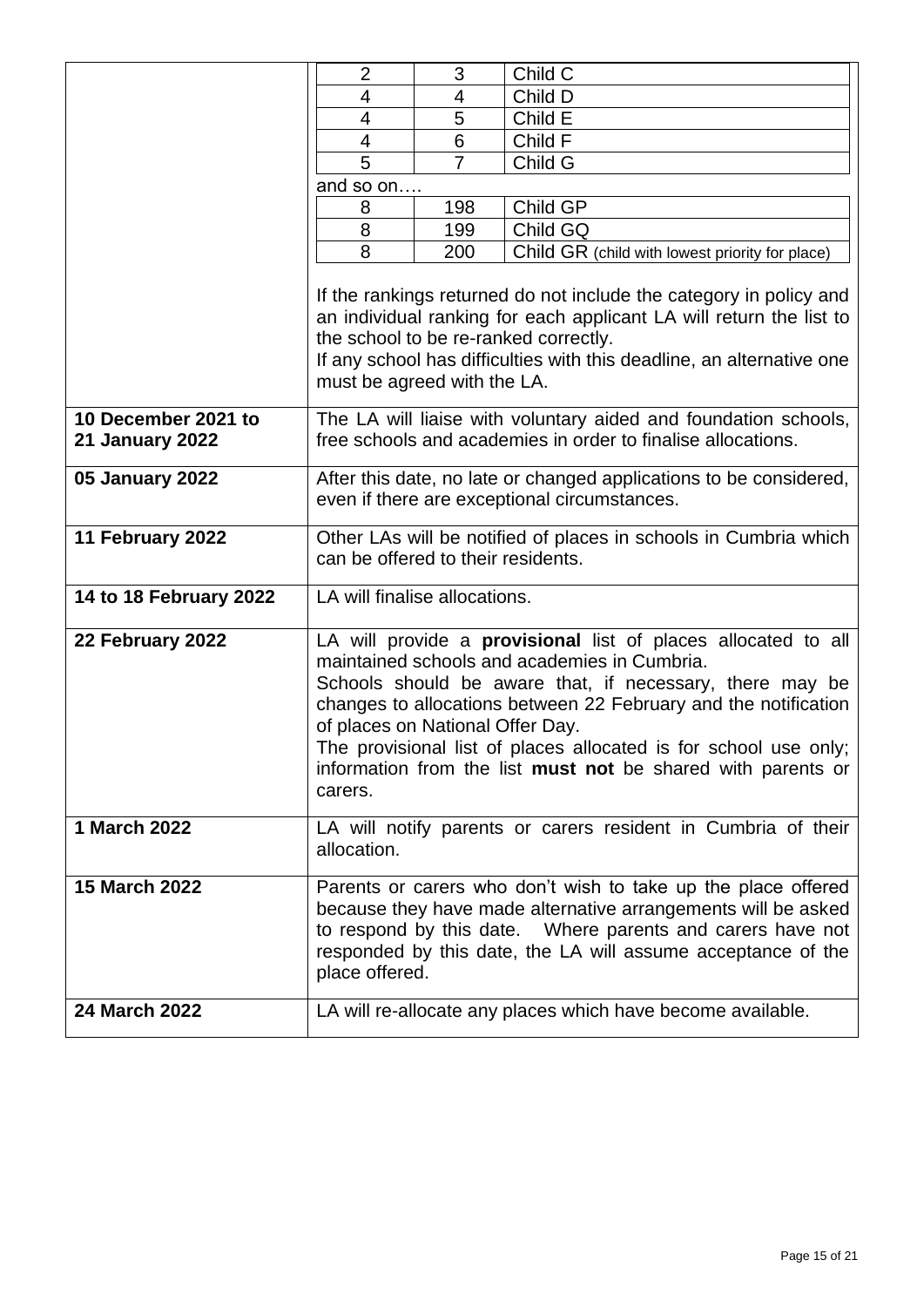### **CO-ORDINATED ADMISSIONS SCHEME – INFANT, PRIMARY AND JUNIOR SCHOOLS**

**Admission Authorities in the Area of Cumbria to which the Scheme Applies: Normal Round Admissions and In-Year Admissions**

# **Subject to any school converting to foundation or academy status, the LA is the Admission Authority for the following community and voluntary controlled infant and primary schools**

All Saints' CE Primary School Fellview Primary School Allithwaite School **Allithwaite School Frizington Community Primary School** Allonby Primary School Goodly Dale Community Primary School Alston Primary School Gosforth CE School Armathwaite School **Grange CE Primary School** Asby Endowed School Grasslot Infant School Ashfield Infant School **Great Orton School** Barrow Island Community Primary School Greystoke School Beckstone Primary School **Haverigg Primary School** Belle Vue Primary School **Hawkshead, Esthwaite Primary School** Bewcastle School **Heron Hill Primary School** Blennerhasset School **High Hesket CE School** Bolton Primary School **Holm Cultram Abbey CE School** Bookwell Primary School **Holme Community School** Bransty Primary School **Holme St Cuthbert School** Bridekirk Dovenby CE Primary School Houghton CE School Brisbane Park Infant School **Inglewood Infant School** Brook Street Primary School **Ireby CE** School Brough Community Primary School **Irthington Village School** Broughton in Furness CE School **Furness CE School** Jericho School Broughton Moor Primary School Kells Infant School Brunswick School **Kingmoor Infant School** Burgh by Sands Primary School Kirkbampton CE School Burlington CE Primary and Nursery School Kirkbride Primary School Cambridge Primary School **Cambridge Cambridge Primary School** Captain Shaw's CE School **Captain Shaw's CE School** Kirkby Thore School Cartmel CE Primary School Kirkoswald CE School Chapel Street Infant s and Nursery School Lamplugh CE School Clifton School Lanercost CE School Coniston Primary School Langwathby CE School Croftlands Infant and Nursery School Levens CE School Crosscanonby St John's CE School Lindal and Marton Primary School Cummersdale School **Lindale CE** School **Lindale CE** School Cumwhinton School Long Marton Community Primary School Dane Ghyll Community Primary School Low Furness CE Primary School Derwent Vale Primary School and Nursery Lowca Community School Distington Community School Maryport CE Primary School Ellenborough and Ewanrigg Infant School Milburn School Ennerdale and Kinniside CE Primary School Millom Infant School Milnthorpe Primary School Shankhill CE Primary School Montreal CE Primary School Silloth Primary School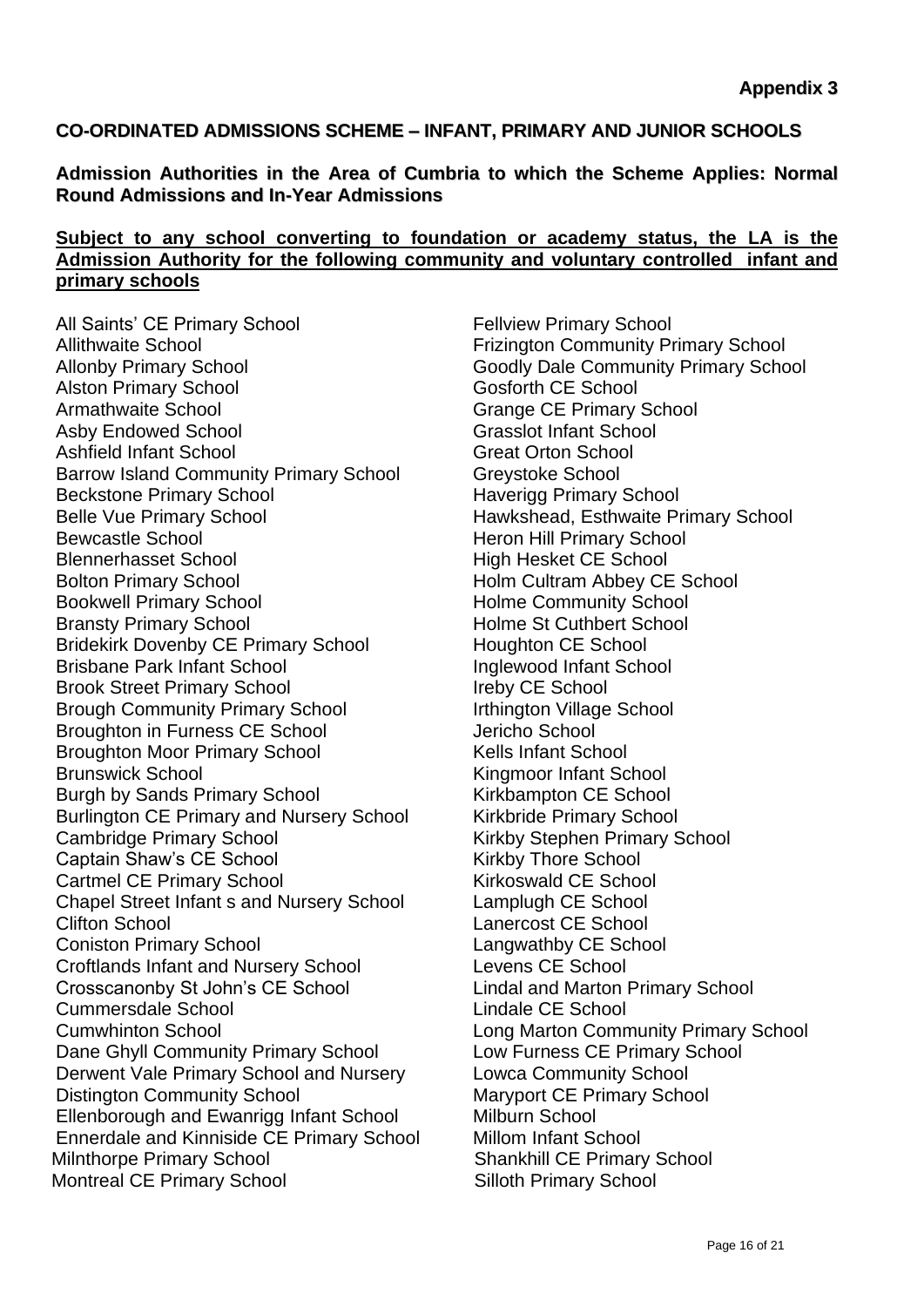Moor Row Community Primary School Sir John Barrow School Moresby Primary School Skelton School Skelton School Nenthead Primary School South Walney In Netherton Infant School St Bees Village School Newbarns Primary School St Bridget's CE School, Brigham Newlaithes Infant School St Bridget's CE School, Parton Newton Primary School St George's CE School Newtown Community Primary School \*01/09/20 St James' CE Infant School, Whitehaven Norman Street Primary School St Michael's CE Primary School, Dalston North Walney Primary School St Michael's Infant and Nursery School Old Hutton CE School Staveley CE School **Orgill Primary School Stoneraise School** Ormsgill Nursery and Primary School Storth CE School Pennine Way Primary School **Temple Sowerby CE Primary School** Pennington CE School **Threlked CE Primary School** Petteril Bank Primary School **Thursby Primary School** Plumbland CE School **Thwaites** School Plumpton School Upperby Primary School Ramsden Infant School **Valley Primary School and Nursery** Raughton Head CE School Vicarage Park CE Primary School Richmond Hill School Vickerstown School Robert Ferguson Primary School Victoria Infant and Nursery School, Barrow Rockcliffe CE School Victoria Infant School, Workington Roose School Walton and Lees Hill CE Primary School Seascale Primary School **Westfield Nursery and Primary School** Sedbergh Primary School Wigton Infant School

South Walney Infant and Nursery School

\* These schools are in the process of converting to academy status. When conversion is completed, the governing body or academy trust will become the admission authority.

#### **Subject to any school converting to foundation or academy status, the LA is the Admission Authority for the following community and voluntary controlled junior schools**

Ashfield Junior School Monkwray School Black Combe Junior School Newlaithes Junior School Croftlands Junior School North Lakes School George Romney Junior School South Walney Junior School Inglewood Junior School Thomlinson Junior School

Ewanrigg Junior School Seaton St Paul's CE Junior School Greengate Junior School St James' CE Junior School, Whitehaven Kingmoor Junior School Victoria Junior School, Workington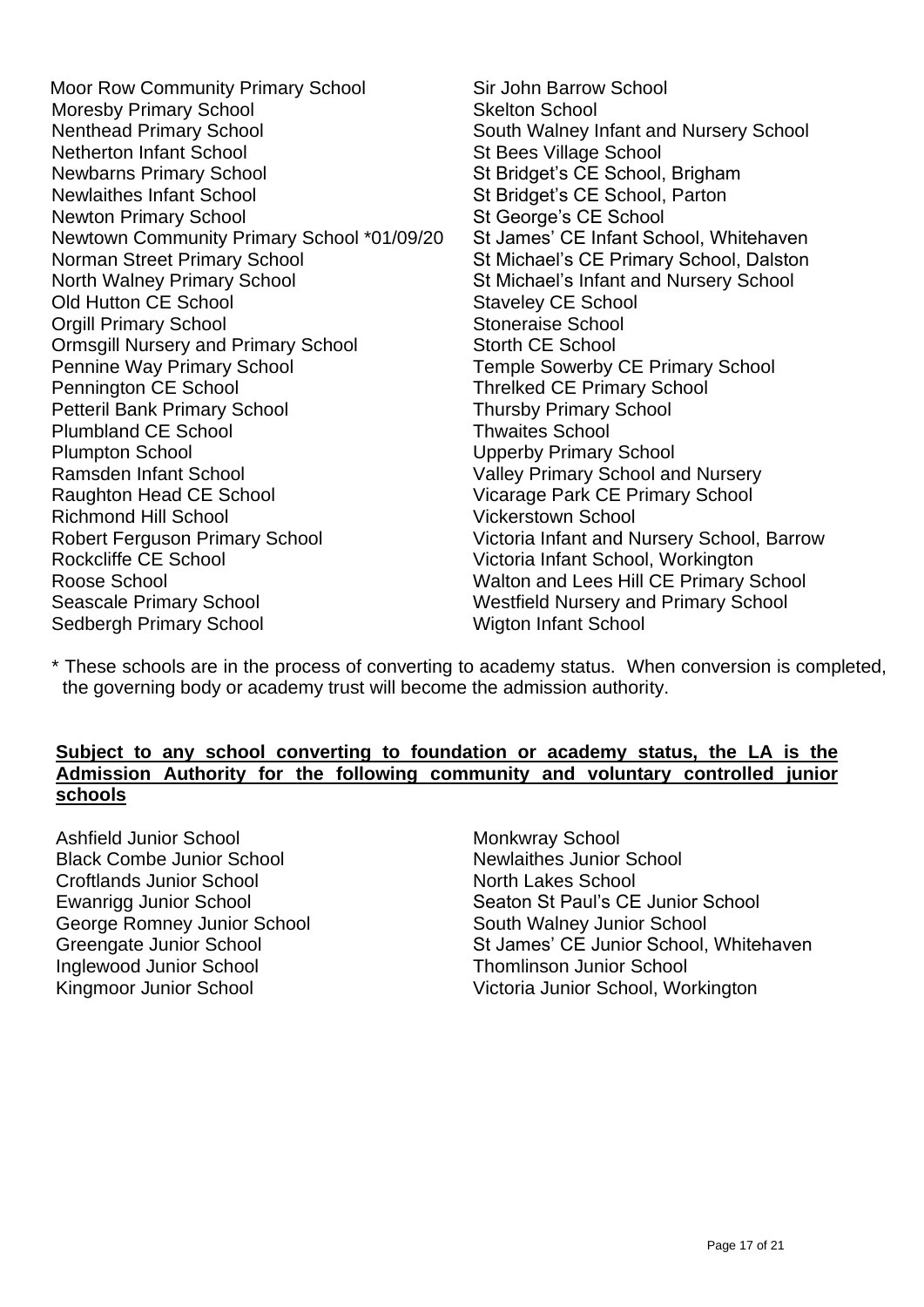# **CO-ORDINATED ADMISSIONS SCHEME – SECONDARY SCHOOLS**

**Admission Authorities in the Area of Cumbria to which the Scheme Applies: Normal Round Admissions and In-Year Admissions**

#### **Subject to any school converting to foundation or academy status, the LA is the Admission Authority for the following community and voluntary controlled schools:**

Dowdales School Netherhall School John Ruskin School Solway Community School The Lakes School **The Lakes School** Ulverston Victoria High School Millom School

Beacon Hill Community School The Nelson Thomlinson School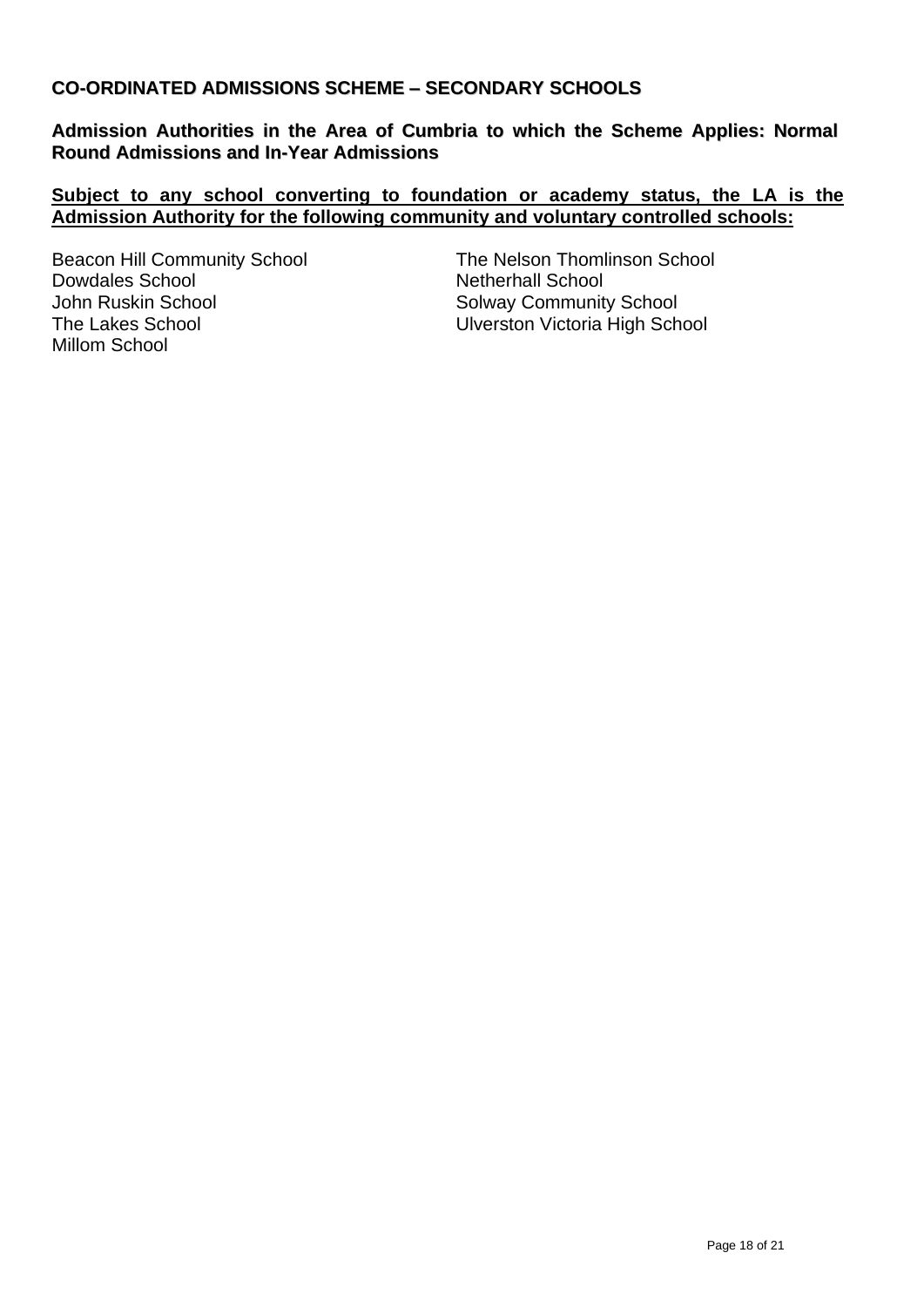# **CO-ORDINATED ADMISSIONS SCHEME – INFANT, PRIMARY AND JUNIOR SCHOOLS, AND SECONDARY SCHOOLS**

**Admission Authorities in the Area of Cumbria to which the Scheme Applies: In-Year Admissions**

#### **The governing body or academy trust is the Admission Authority for the following voluntary aided, foundation, free schools and academies**

The revised School Admissions Code will make provision for a LA offer of a co-ordination service to own admission authority schools; appendix 4 will be updated as appropriate when the Code comes into force and if it is agreed that an offer should be made – 24/07/2020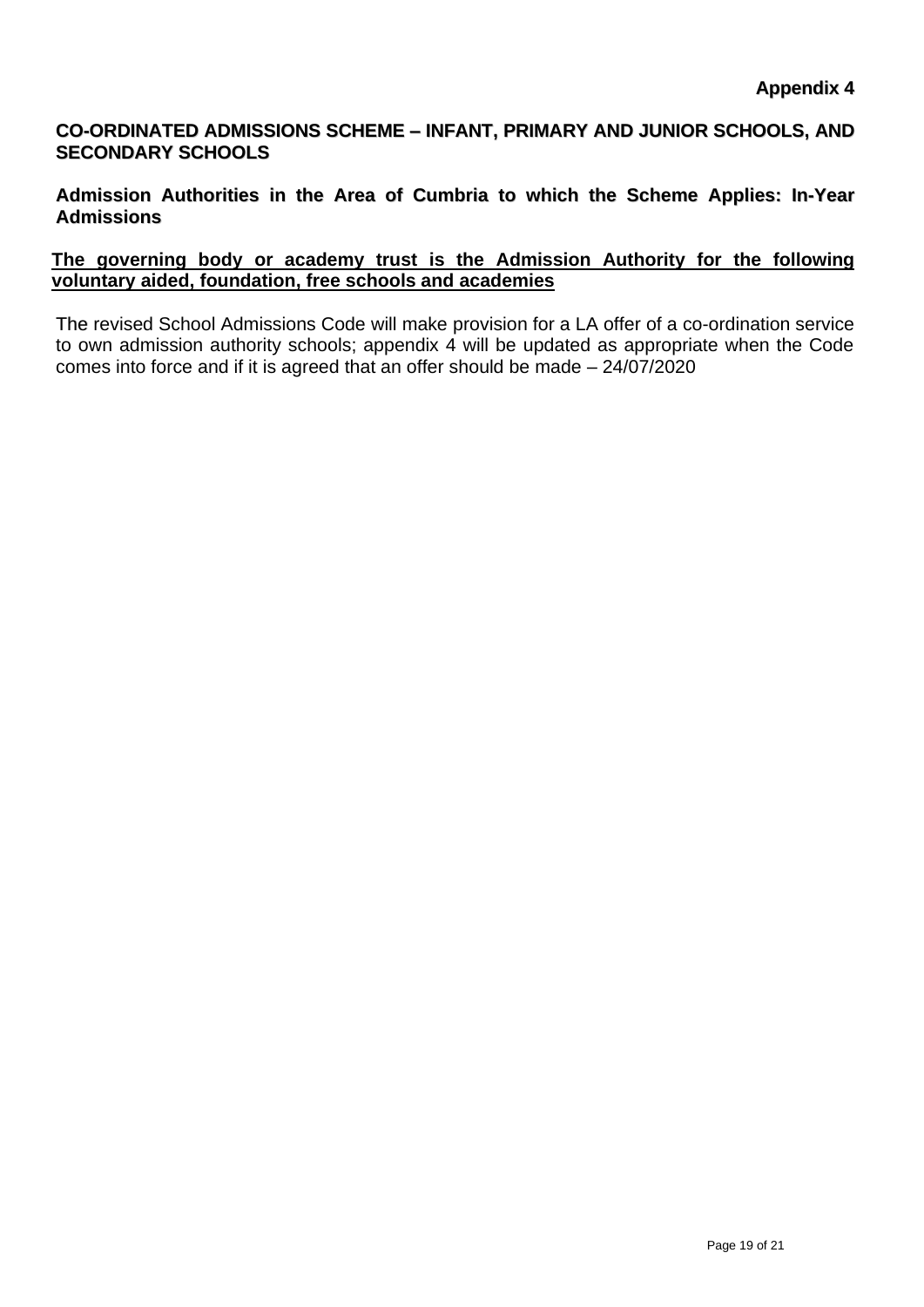# **CO-ORDINATED ADMISSIONS SCHEME – INFANT, PRIMARY AND JUNIOR SCHOOLS**

#### **Admission Authorities in the Area of Cumbria to which the Scheme Applies: Normal Round Admissions**

#### **The governing body or academy trust is the Admission Authority for the following voluntary aided, foundation, free schools and academies**

Ambleside CE Primary School Ghyllside Primary School Appleby Primary School Gilsland CE School Arlecdon Primary School Grasmere CE School Arnside National CE School Grayrigg CE School Askam Village School **Great Corps** Great Corby School & Nursery Bassenthwaite School **Hallbankgate Village School** Beaconside CE Primary School Hayton CE Primary School Beckermet CE School **Hensingham Primary School** Beetham CE School **Example 20** Holy Family Catholic Primary School Bishop Harvey Goodwin School, The Ireleth St Peter's CE School Blackford CE Primary School Ivegill CE School Borrowdale CE Primary School Langdale CE School Bowness on Solway Primary School Lazonby CE School Braithwaite CE [VA] Primary School Leven Valley CE School Brampton Primary School Longtown Primary School Broughton Primary School Lorton School Burton Morewood CE Primary Academy Lowther Endowed Primary School Caldew Lea School **Mortand Area CE School** Morland Area CE School Calthwaite CE School Northside School Castle Carrock School **Castle Carrock School** Castle Carrock School Castle Park School **Castle Park School** 

Crosby on Eden CE School Parkside GGI Academy Crosby Ravensworth CE School Patterdale CE School Crosscrake CE School **Penny Bridge CE School** Crosthwaite CE School **Penruddock Primary School** Culgaith CE School **Rosley CE School** Rosley CE School Dalton St Mary's CE Primary School Sacred Heart Catholic Primary School Dean Barwick School Scotby CE Primary School Dean CE School Seaton Academy Dean Gibson Catholic Primary School Selside Endowed CE School Dearham Primary School Shap Endowed CE School Eaglesfield Paddle CE VA Primary School St Bega's CE School Fairfield Primary School St Begh's Catholic Junior School Flimby School St Catherine's Catholic Primary School Flookburgh CE School St Columba's Catholic Primary School St Cuthbert's Catholic School and Nursery, **Carlisle** 

Chetwynde School Our Lady & St Patrick's Catholic Primary School, **Maryport** Church Walk CE Primary School Our Lady of the Rosary Catholic Primary School Dent CE Voluntary Aided Primary School St Bede's Roman Catholic Primary School Fir Ends Primary School St Bridget's Catholic Primary School, Egremont St Patrick's Catholic Primary School, Workington